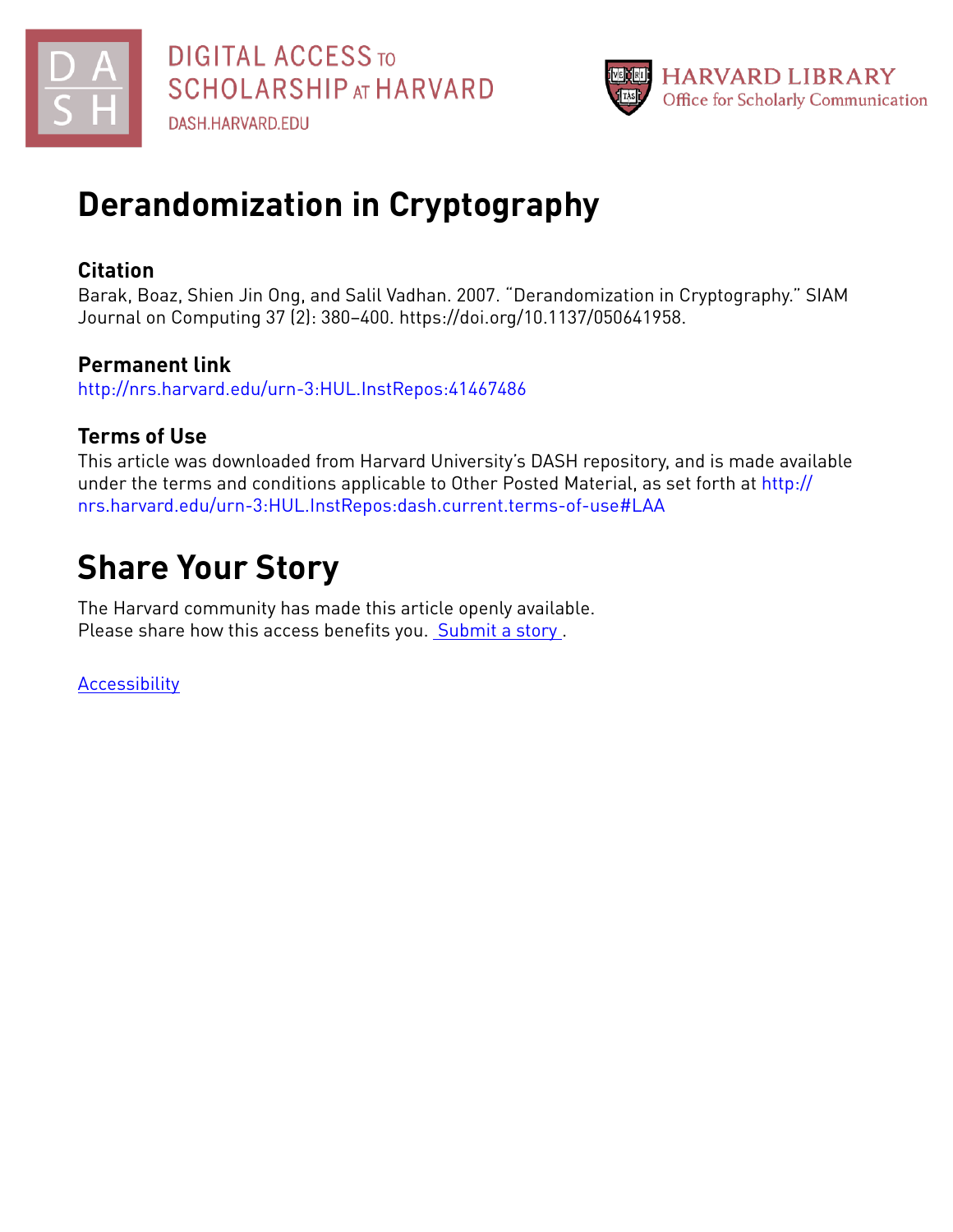# Derandomization in Cryptography

Boaz Barak<sup>∗</sup> Weizmann Institute of Science Rehovot, Israel boaz@wisdom.weizmann.ac.il

Shien Jin Ong† Harvard University Cambridge, MA, USA shienjin@eecs.harvard.edu

Salil Vadhan‡ Harvard University Cambridge, MA, USA salil@eecs.harvard.edu

November 13, 2006

#### Abstract

We give two applications of Nisan–Wigderson-type ("non-cryptographic") pseudorandom generators in cryptography. Specifically, assuming the existence of an appropriate NW-type generator, we construct:

- 1. A one-message witness-indistinguishable proof system for every language in  $NP$ , based on any trapdoor permutation. This proof system does not assume a shared random string or any setup assumption, so it is actually an "NP proof system."
- 2. A noninteractive bit-commitment scheme based on any one-way function.

The specific NW-type generator we need is a hitting set generator fooling nondeterministic *circuits*. It is known how to construct such a generator if  $\mathbf{E} = \mathbf{DTIME}(2^{O(n)})$  has a function of nondeterministic circuit complexity  $2^{\Omega(n)}$ .

Our witness-indistinguishable proofs are obtained by using the NW-type generator to derandomize the ZAPs of Dwork and Naor (FOCS '00). To our knowledge, this is the first construction of an NP proof system achieving a secrecy property.

Our commitment scheme is obtained by derandomizing the interactive commitment scheme of Naor (J. Cryptology, 1991). Previous constructions of noninteractive commitment schemes were only known under incomparable assumptions.

Keywords: interactive proofs, witness-indistinguishable proofs, commitment schemes, complexity theory, pseudorandom generators.

<sup>∗</sup>Supported by Clore Foundation Fellowship and Israeli Higher Education Committee Fellowship.

<sup>†</sup>Work done mainly while an undergraduate at MIT, supported by an MIT Eloranta Fellowship and the MIT Reed UROP Fund. Currently supported by ONR grant N00014-04-1-0478.

<sup>‡</sup>Supported by NSF grants CCR-0205423, CCR-0133096, and CNS-0430336, and a Sloan Research Fellowship.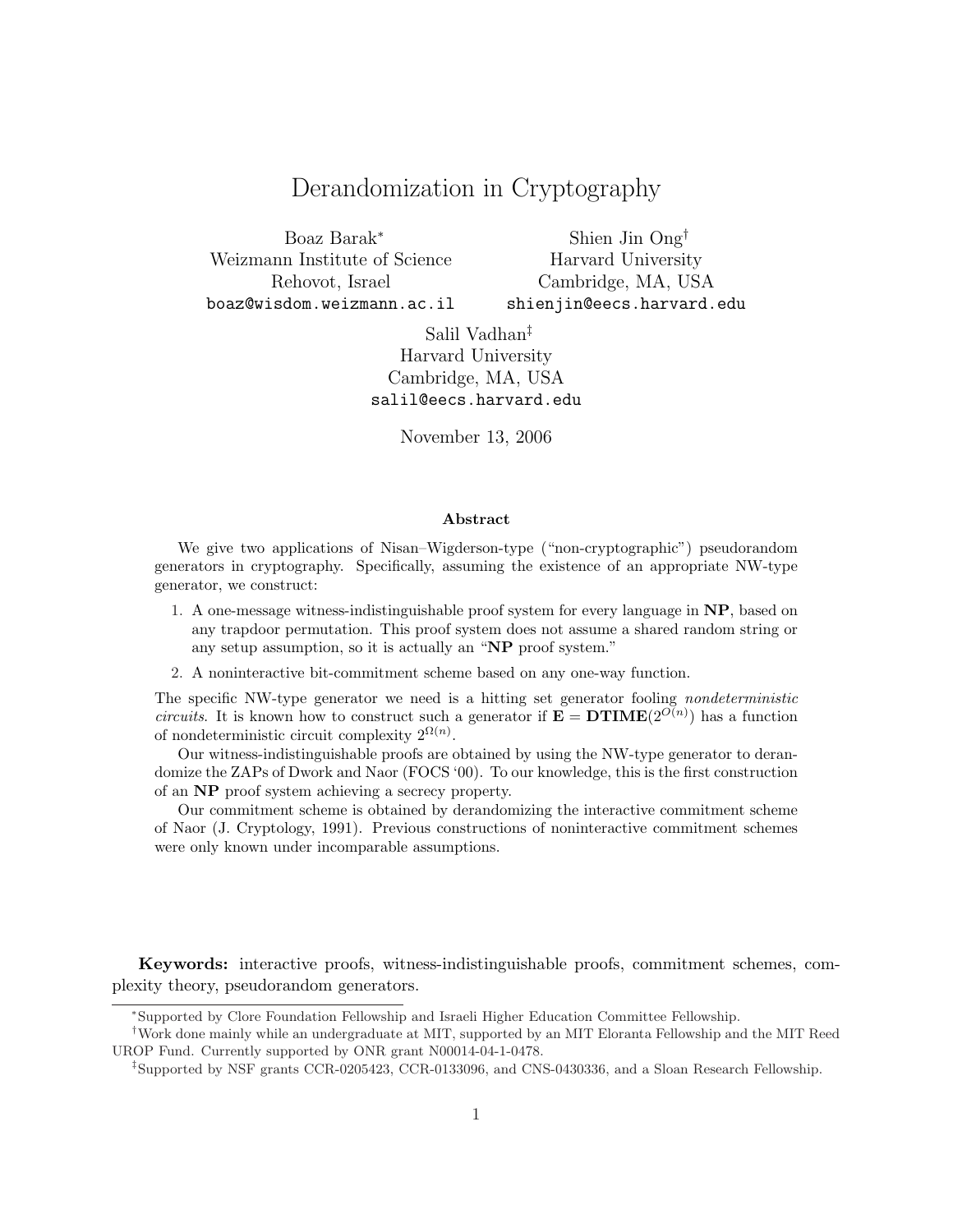## 1 Introduction

The computational theory of pseudorandomness has been one of the most fertile grounds for the interplay between cryptography and computational complexity. This interplay began when Blum, Micali, and Yao (BMY) [BM84, Yao82], motivated by applications in cryptography, placed the study of pseudorandom generators on firm complexity-theoretic foundations. They gave the first satisfactory definition of pseudorandom generators along with constructions meeting that definition. Their notion quickly acquired a central position in cryptography, but it turned out that the utility of pseudorandom generators was not limited to cryptographic applications. In particular, Yao [Yao82] showed that they could also be used for *derandomization* — efficiently converting randomized algorithms into deterministic algorithms. Pseudorandom generators and their generalization, pseudorandom functions [GGM86], also found a variety of other applications in complexity theory and the theory of computation  $(e.g., \text{ [RR97, Val84]}).$ 

Focusing on derandomization, Nisan and Wigderson (NW) [NW94] proposed a weakening of the BMY definition of pseudorandom generators which still suffices for derandomization. The benefit was that such NW-type pseudorandom generators could be constructed under weaker assumptions than the BMY ones (circuit lower bounds for exponential time, rather than the existence of oneway functions).<sup>1</sup> Thus, a long body of work developed around the task of constructing increasingly efficient NW-type pseudorandom generators under progressively weaker assumptions. One of the highlights of this line of work is the construction of Impagliazzo and Wigderson [IW97] implying that  $P = BPP$  under the plausible assumption that  $E = DTIME(2^{O(n)})$  has a problem of circuit complexity  $2^{\Omega(n)}$ . More recently, the work on NW-type pseudorandom generators has also been found to be intimately related to randomness extractors [Tre01], and has been used to prove complexity-theoretic results which appear unrelated to derandomization  $(e.g., \text{IKW02})$ .

While allowing remarkable derandomization results such as the Impagliazzo–Wigderson result mentioned above, NW-type pseudorandom generators have not previously found applications in cryptography (for reasons mentioned below). In this work, we show that a stronger form of NW-type pseudorandom generators, namely ones fooling nondeterministic circuits [AK01, KvM02, MV05, SU05b], do have cryptographic applications. Using such pseudorandom generators (which can be constructed under plausible complexity assumptions), we:

- 1. Construct witness-indistinguishable " $NP$  proofs" (i.e. one-message<sup>2</sup> proof systems, with a deterministic verifier strategy, and no shared random string or other setup assumptions) for every language in NP, assuming the existence of trapdoor permutations.
- 2. Construct noninteractive bit-commitment schemes from any one-way function.

Thus, each of these results requires two assumptions — the circuit complexity assumption for the NW-type pseudorandom generator (roughly, that E has a function of nondeterministic circuit complexity  $2^{\Omega(n)}$  and a "cryptographic" assumption (one-way functions or trapdoor permutations).

Result 1 is the first construction of witness-indistinguishable NP proofs under any assumption whatsoever, and shows that interaction is not necessary to achieve secrecy in proof systems. It

<sup>&</sup>lt;sup>1</sup>Here and throughout the paper, when we say that Assumption X is weaker than Assumption Y, we mean that Y is known to imply X but X is not known to imply Y. Strictly speaking, the assumptions for NW-type generators are only weaker in this sense when considering generators of the same stretch (and when fooling nonuniform circuits). In this paper, the NW-type generators we use have much greater stretch than the BMY-type generators we use, and hence the assumptions are incomparable.

<sup>&</sup>lt;sup>2</sup>We use "messages" rather than "rounds," as the latter is sometimes used to refer to a pair of messages.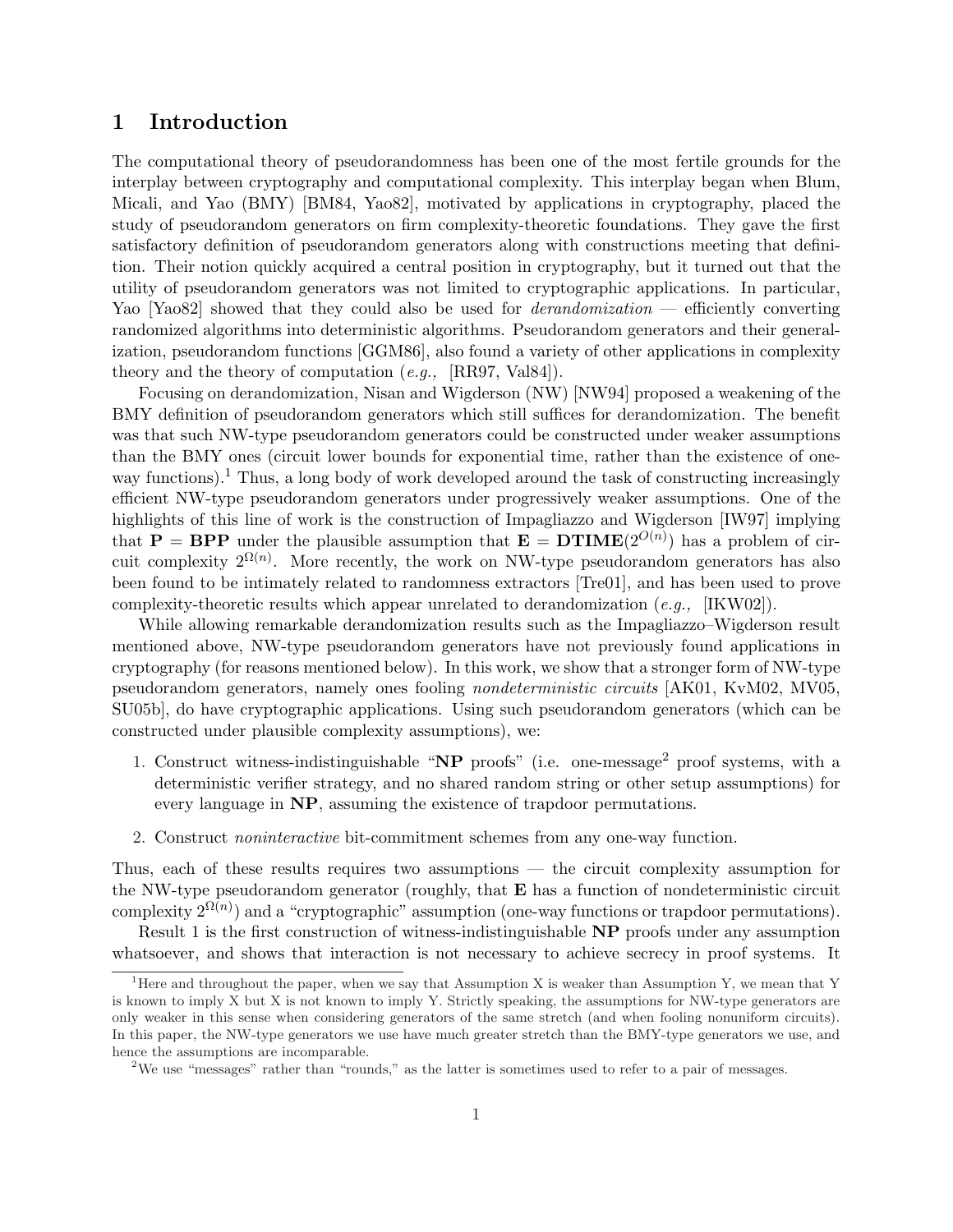is obtained by derandomizing the ZAP construction of Dwork and Naor [DN00]. We note that Dwork and Naor [DN00] themselves also constructed one-message witness-indistinguishable proofs that are nonuniform in the sense that the prover and verifier require a polynomial-length string to be hardwired in advance as nonuniform advice. Those can be viewed as "NP/poly proofs".

Result 2 is not the first construction of noninteractive commitment schemes, but is based on assumptions that appear incomparable to previous ones (which were based on the existence of one-to-one one-way functions). We obtain this result by derandomizing the Naor's interactive bit-commitment scheme [Nao91].

These two examples suggest that NW-type pseudorandom generators (and possibly other "noncryptographic" tools from the derandomization literature) are actually relevant to the foundations of cryptography, and it seems likely that other applications will be found in the future.

NW-type Generators fooling Nondeterministic Circuits. The most important difference between BMY-type and NW-type pseudorandom generators is that BMY-type pseudorandom generators are required to fool even circuits with greater running time than the generator, whereas NW-type pseudorandom generators are allowed greater running time than the adversarial circuit. Typically, a BMY-type pseudorandom generator must run in some fixed polynomial time (say  $n^c$ ), and fool all polynomial-time circuits (even those running in time, say,  $n^{2c}$ ). In contrast, an NWtype pseudorandom generator may run in time  $n^{O(c)}$  (e.g.,  $n^{3c}$ ) in order to fool circuits running in time  $n^{2c}$ . BMY-type pseudorandom generators are well-suited for cryptographic applications, where the generator is typically run by the legitimate parties and the circuit corresponds to the adversary (who is always allowed greater running time). In contrast, NW-type pseudorandom generators seem non-cryptographic in nature. Nevertheless we are able to use them in cryptographic applications. The key observation is that, in the protocols we consider, (some of) the randomness is used to obtain a string that satisfies some fixed property which does not depend on the adversary (or its running time). Hence, if this property can be verified in some fixed polynomial time, we can obtain the string using an NW-type pseudorandom generator of a larger fixed polynomial running time. We then eliminate the randomness entirely by enumerating over all possible seeds. This is feasible because NW-type generators can have logarithmic seed length. Also, we show that in our specific applications, this enumeration does not compromise the protocol's security.

In the protocols we consider, the properties in question do not seem to be verifiable in polynomial time. However, they are verifiable in *nondeterministic* polynomial time. So we need to use a pseudorandom generator that fools nondeterministic circuits. Fortunately, it is possible for an NW-type pseudorandom generator to fool nondeterministic circuits, as realized by Arvind and Köbler [AK01] and Klivans and van Melkebeek [KvM02].<sup>3</sup> Indeed, a sequence of works have constructed such pseudorandom generators under progressively weaker complexity assumptions [AK01, KvM02, MV05, SU05b]. (Recently, these assumptions were all shown to be equivalent [SU05a]). Our results make use of the Miltersen–Vinodchandran construction [MV05] (which gives only a "hitting set generator" rather than a pseudorandom generator, but this suffices for our applications) and its "uniform analogue" from [GST03].

<sup>&</sup>lt;sup>3</sup>It is impossible for a BMY-type pseudorandom generator to fool nondeterministic circuits, as such a circuit can recognize outputs of the pseudorandom generator by guessing the corresponding seed and evaluating the generator to check. Some attempts to bypass this difficulty can be found in [Rud97].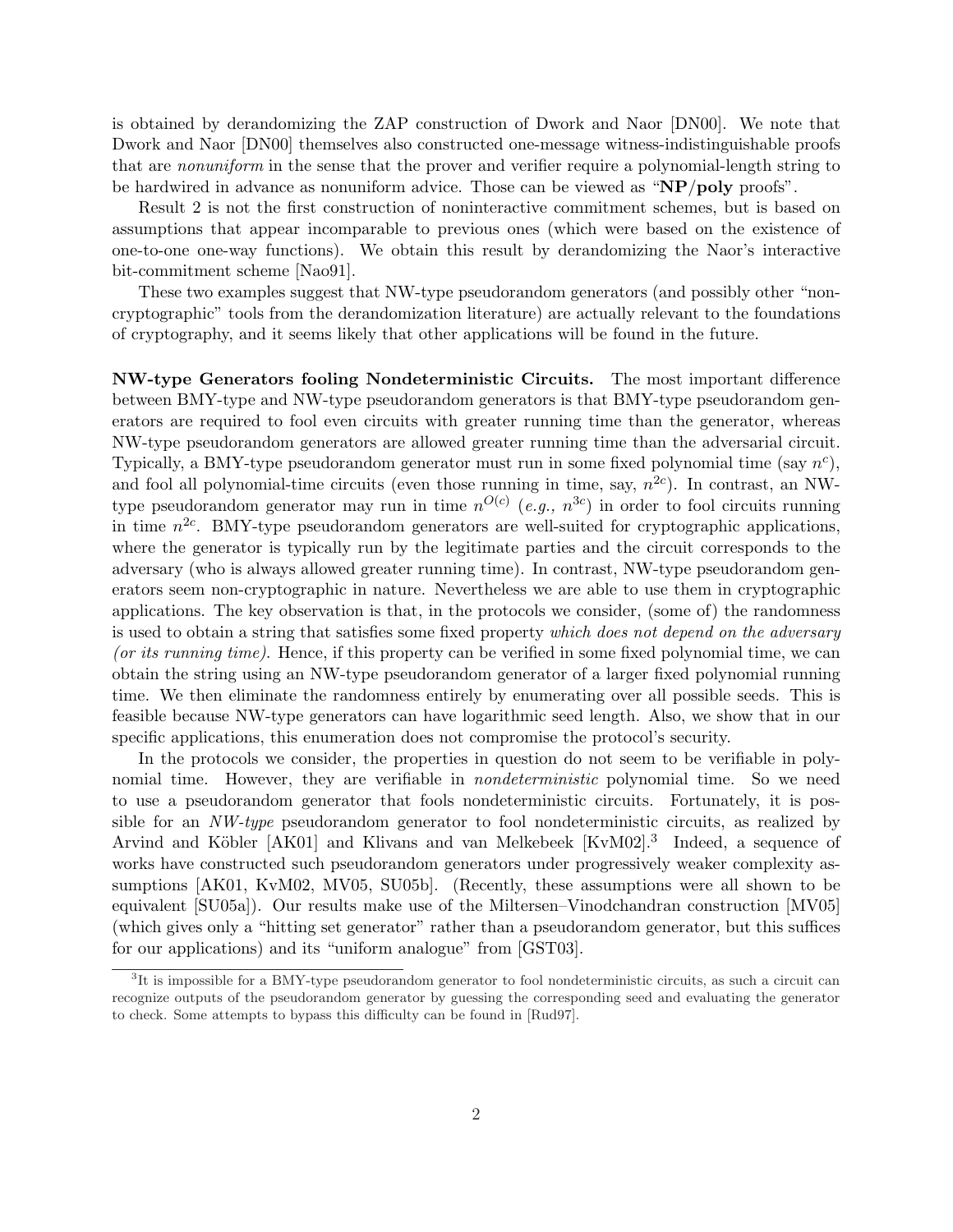Witness Indistinguishable NP Proofs. In order to make zero-knowledge proofs possible, the seminal paper of Goldwasser, Micali, and Rackoff [GMR89] augmented the classical notion of an NP proof with two new ingredients — interaction and randomization. Both were viewed as necessary for the existence of zero-knowledge proofs, and indeed it was proven by Goldreich and Oren [GO94] that without either, zero-knowledge proofs exist only for trivial languages (those in BPP). The role of interaction was somewhat reduced by the introduction of "noninteractive" zero-knowledge proofs [BFM88, BDMP91], but those require a shared random string selected by a trusted third party, which can be viewed as providing a limited form of interaction. Given the aforementioned impossibility results [GO94], reducing the interaction further seems unlikely. Indeed, a truly noninteractive proof system, in which the prover sends a single proof string to the verifier, seems to be inherently incompatible with the intuitive notion of "zero knowledge": from such a proof, the verifier gains the ability to prove the same statement to others.

Despite this, we show that for a natural weakening of zero knowledge, namely witness indistinguishability [FS90], the interaction can be completely removed (under plausible complexity assumptions). Recall that a witness-indistinguishable proof system for a language  $L \in NP$  is an interactive proof system for  $L$  that leaks no knowledge about which witness is being used by the prover (as opposed to leaking no knowledge at all, as in zero-knowledge proofs) [FS90]. Witness indistinguishability suffices for a number of the applications of zero knowledge [FS90], and also is a very useful intermediate step in the construction of zero-knowledge proofs [FLS99].

Several prior results show that witness-indistinguishable proofs do not require the same degree of interaction as zero-knowledge proofs. Feige and Shamir [FS90] constructed 3-message witnessindistinguishable proofs for  $NP$  (assuming the existence of one-way functions), whereas the existence of 3-message zero-knowledge proofs is a long-standing open problem. More recently, the ZAPs of Dwork and Naor [DN00] achieve witness indistinguishability with just 2 messages (assuming trapdoor permutations), whereas this is known to be impossible for zero knowledge [GO94]. As mentioned earlier, Dwork and Naor also showed that the interaction could be further reduced to one message at the price of nonuniformity (i.e. if the protocol can use some nonuniform advice of polynomial length); they interpret this as evidence that "proving a lower bound of two [messages] is unlikely."

We construct 1-message witness-indistinguishable proofs for  $NP$  in the "plain model", with no use of a shared random string or nonuniformity. Our proof system is obtained by derandomizing the verifier in the ZAPs of Dwork–Naor [DN00] via an NW-type generator against nondeterministic circuits. The prover, however, remains probabilistic polynomial-time given a witness for membership. Since our verifier is deterministic, we actually obtain a standard **NP** proof system with the witness indistinguishability property. More precisely, for any language  $L \in NP$  with associated **NP-relation** R, we construct a new **NP-relation** R' for L. The relation  $R'$  has the property that one can efficiently transform any witness with respect to  $R$  into a distribution of new witnesses with respect to  $R'$ , such that the distributions originating from different witnesses of  $R$  are computationally indistinguishable.

Converting **AM** proof systems to **NP** proof systems was actually one of the original applications of NW-type generators versus nondeterministic circuits [AK01, KvM02]. The novelty in our result comes from observing that this conversion preserves the witness indistinguishability property.

The randomness requirements of *zero-knowledge* proofs have been examined in previous works. Goldreich and Oren [GO94] showed that only languages in **BPP** have zero-knowledge proofs in which either the prover or verifier is deterministic. Thus De Santis, Di Crescenzo, and Per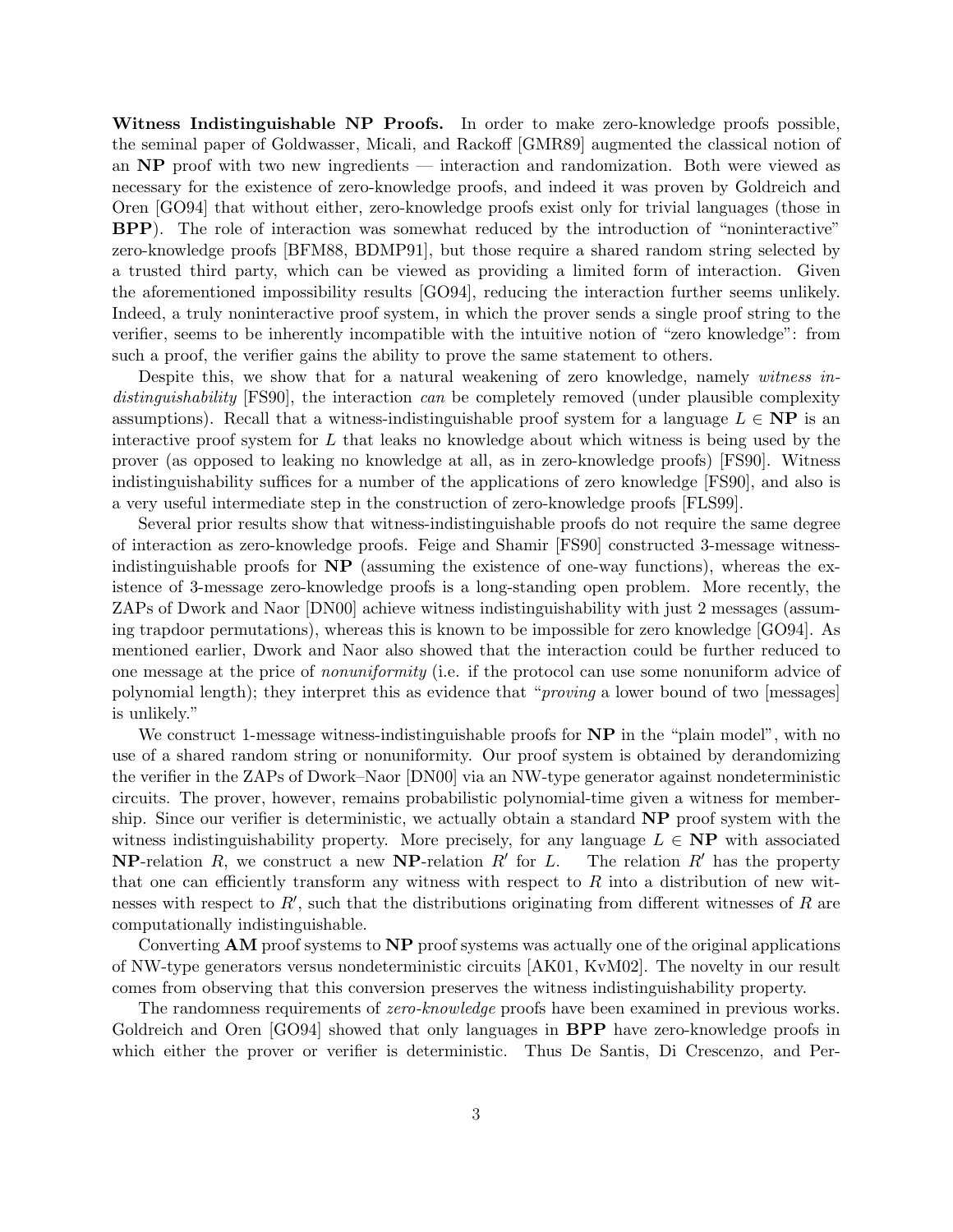siano [DDP97, DDP99, DDP02] have focused on reducing the number of random bits. Specifically, under standard "cryptographic" assumptions, they constructed noninteractive zero-knowledge proofs with a shared random string of length  $O(n^{\epsilon} + \log(1/s))$  and 2-message witness-indistinguishable proofs (actually, ZAPs) in which the verifier uses only  $O(n^{\epsilon} + \log(1/s))$  random bits, where  $\varepsilon > 0$ is any constant and s is the soundness error. They posed the existence of 1-message witnessindistinguishable proofs for NP as an open problem. One of their main observations in [DDP02] is that combinatorial methods for randomness-efficient error reduction, such as pairwise independence and expander walks, preserve witness indistinguishability. As mentioned above, we make crucial use of an analogous observation about NW-type generators.

Noninteractive Bit-Commitment Schemes. Bit-commitment schemes are one of the most basic primitives in cryptography, used pervasively in the construction of zero-knowledge proofs [GMW91] and other cryptographic protocols. Informally, a bit-commitment scheme is a two-stage protocol between two interacting parties, the sender and the receiver. In the commitment stage, the sender commits to a secret bit b. In the decommitment stage, the sender decommits by revealing the bit b together with an additional secret key that enables the receiver to verify that  $b$  is consistent with the commitment stage. The commitment stage alone must not reveal any information about b. This is called the *hiding* property. In addition, we require that the commitment be *binding*, that is the sender should not be able to successfully decommit to more than one value.

Here we focus on perfectly (or statistically) binding and computationally hiding bit-commitment schemes; that is even computationally unbounded senders should not be able to decommit to different values, but the hiding property only holds against efficient (probabilistic polynomial time) receivers. Noninteractive bit-commitment schemes, in which the commitment phase consists of a single message from the sender to the receiver, are generally preferred over interactive schemes. There is a simple construction of noninteractive bit-commitment schemes from any *one-to-one* oneway function [Blu82, Yao82, GL89]. From general one-way functions, the only known construction of bit-commitment schemes, namely Naor's protocol [Nao91] with the pseudorandom generator construction of [HILL99], requires interaction.

We show how to use an NW-type pseudorandom generator against nondeterministic circuits to remove the interaction in Naor's protocol, yielding noninteractive bit-commitment schemes under assumptions that appear incomparable to the existence of one-to-one one-way functions. In particular, ours is a "raw hardness" assumption, not requiring hard functions with any structure such as being one-to-one.

From a different perspective, our result shows that "non-cryptographic" assumptions (nondeterministic circuit lower bounds for  $E$ ) can reduce the gap between one-way functions and one-to-one one-way functions. In particular, a noninteractive bit-commitment scheme gives rise to a "partially one-to-one one-way function": a polynomial-time computable function  $f(x, y)$  such that x is uniquely determined by  $f(x, y)$  and x is hard to compute from  $f(x, y)$  (for random x, y). It would be interesting to see if this can be pushed further to actually construct one-to-one one-way functions from general one-way functions under a non-cryptographic assumption.

Perspective. The assumption used in the construction of NW-type generators is a strong one, but it seems to be plausible (see Section 2.6). Perhaps its most significant feature is that it is very different than the assumptions typically used in cryptography  $(e.g., it is a worst-case assumption);$ nevertheless, our results show it has implications in cryptography. In our first result, we use it to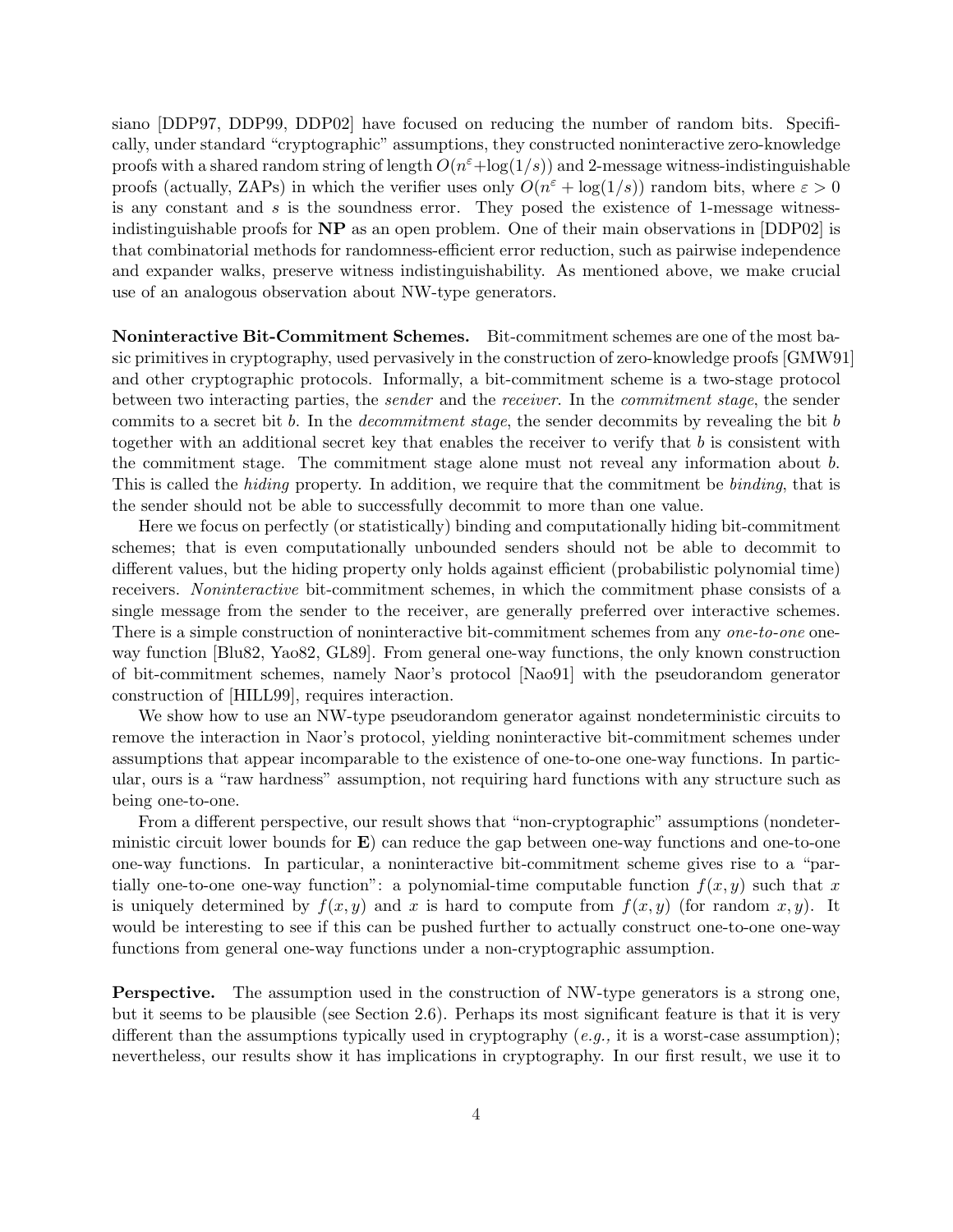demonstrate the plausibility of 1-message witness-indistinguishable proofs for all of NP, which will hopefully lead to efficient constructions for specific problems based on specific assumptions. As for our second result, the plausibility of noninteractive commitment schemes was already established more convincingly based on one-to-one one-way functions [Blu82]. What we find interesting instead is that a "non-cryptographic" assumption can imply new relationships between basic cryptographic primitives, and in particular reduce the gap between one-way functions and one-to-one one-way functions.

### 2 Preliminaries

Let X be a random variable taking values in a finite set T. We write  $x \leftarrow X$  to indicate that x is selected according to X. For a finite set S, we write  $x \leftarrow S$  to indicate that x is selected uniformly amongst all the elements of S.

We write  $neg(n)$  to denote a *negligible function*, namely one that vanishes more quickly than any inverse polynomial. That is, for all  $c \in \mathbb{N}$ , neg(n)  $\lt n^{-c}$  for all sufficiently large n. We write poly(n) to denote any polynomially bounded function; that is,  $poly(n) \leq n^c$  for some  $c \in \mathbb{N}$ , and for all sufficiently large n.

By probabilistic polynomial time (PPT), we refer to probabilistic algorithms that run in strict polynomial time. A nonuniform PPT algorithm is a pair  $(A, \overline{z})$ , where  $\overline{z} = z_1, z_2, \ldots$  is an infinite series of strings where  $|z_n| = \text{poly}(n)$ , and A is a PPT algorithm that receives pairs of input of the form  $(x, z_{|x|})$ . (The string  $z_n$  is called the *advice string* for A for inputs of length n.) Nonuniform PPT algorithms are equivalent to families of polynomial-sized Boolean circuits.

The *statistical difference* between two random variables A and B over  $\{0,1\}^n$  is defined as

$$
\Delta(A, B) \stackrel{\text{def}}{=} \max_{T \subseteq \{0, 1\}^n} | \Pr[A \in T] - \Pr[B \in T] | = \frac{1}{2} \sum_{x \in \{0, 1\}^n} | \Pr[A \in T] - \Pr[B \in T] |.
$$

We say that distributions A and B are  $\varepsilon$ -close if  $\Delta(A, B) \leq \varepsilon$ .

Let I be a set of strings. A *probability ensemble* of a sequence of random variables indexed by I is denoted as  $\{A_x\}_{x\in I}$ . Two probability ensembles  $\{A_x\}_{x\in I}$  and  $\{B_x\}_{x\in I}$  are computationally indistinguishable on  $I \subseteq \{0,1\}^*$  if for every PPT D, there exists a negligible function  $\mu$  such that for all  $x \in I$ ,  $\overline{a}$  $\overline{a}$ 

$$
Pr[D(x, A_x) = 1] - Pr[D(x, B_x) = 1] \le \mu(|x|).
$$

We say that  $\{A_x\}_{x\in I}$  and  $\{B_x\}_{x\in I}$  are nonuniformly computationally indistinguishable if the above holds for all nonuniform PPT D. Similarly, we say that  $\{A_x\}_{x\in I}$  and  $\{B_x\}_{x\in I}$  are statistically *indistinguishable* if the above holds for all functions D (instead of only PPT). Equivalently,  $\{A_x\}_{x\in I}$ and  ${B_x}_{x\in I}$  are statistically indistinguishable iff  $A_x$  and  $B_x$  are  $\mu(|x|)$ -close for some negligible function  $\mu$  and all  $x \in I$ . Sometimes we will refer to ensembles indexed by natural numbers n, e.g.  ${A_n}$  and  ${B_n}$ , in which case we apply the above definitions with  $x = 1<sup>n</sup>$ . That is, we allow the distinguisher running time  $poly(n, |A_n|)$  and require the distinguishing gap to be negligible in n.

#### 2.1 Nondeterministic Computations

A significant advantage of NW-type generators that we will use is that they can fool nondeterministic circuits, because even if such a circuit can guess the seed, it does not have enough time to evaluate the generator on it.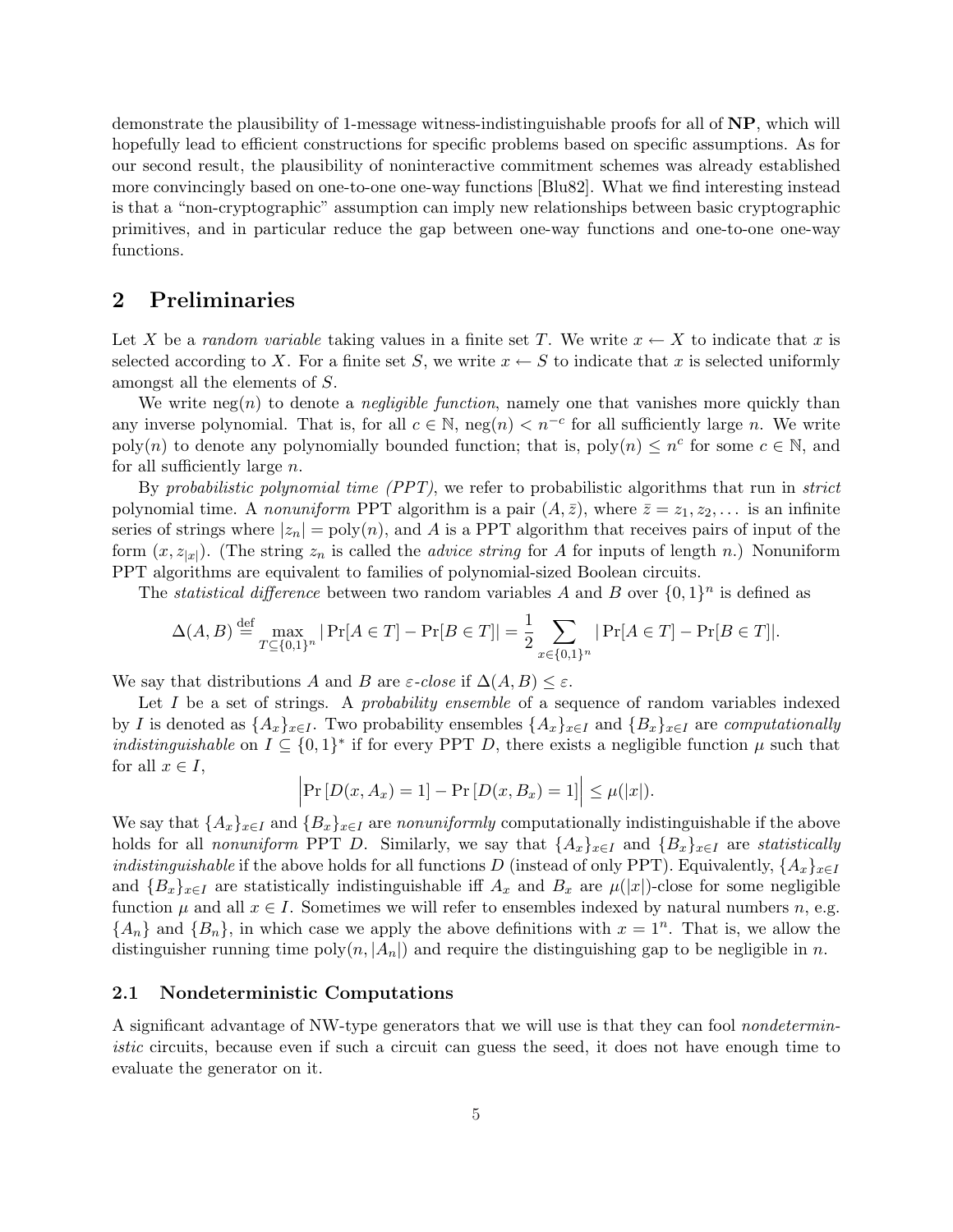We define nondeterministic circuit to be a (nonuniform) Boolean circuit that has the additional power of nondeterminism.

**Definition 2.1.** A nondeterministic Boolean circuit  $C(x, y)$  is a circuit that takes x as its primary input and y as a witness. For each  $x \in \{0,1\}^*$ , we define  $C(x) = 1$  if there exist a witness y such that  $C(x, y) = 1$ .

A co-nondeterministic Boolean circuit  $C(x, y)$  is a circuit that takes x as its primary input and y as a witness. For each  $x \in \{0,1\}^*$ , we define  $C(x) = 0$  if there exist a witness y such that  $C(x, y) = 0.$ 

Denote  $S_{\rm N}(f)$  to be the minimal sized nondeterministic circuit computing f.

Nondeterministic and co-nondeterministic algorithms can be defined in a similar fashion, with the nonuniform circuit C being replaced by a *uniform algorithm*. Naturally, we measure the running time of a nondeterministic algorithm  $A(x, y)$  in terms of the first input x. Therefore **NP** and coNP are the classes of languages decidable by polynomial-time nondeterministic algorithms and co-nondeterministic algorithms, respectively.

**Definition 2.2.** A nondeterministic algorithm  $A(x, y)$  is a uniform algorithm that takes x as its primary input and y as a witness. For each  $x \in \{0,1\}^*$ , we define  $A(x) = 1$  if there exist a witness y such that  $A(x, y) = 1$ .

Likewise, a co-nondeterministic algorithm  $A(x, y)$  is a uniform algorithm that takes x as its primary input and y as a witness. For each  $x \in \{0,1\}^*$ , we define  $A(x) = 0$  if there exist a witness y such that  $A(x, y) = 0$ .

A nondeterministic (or co-nondeterministic) algorithm  $A$  is said to run in time  $t(n)$ , if for every x and y, the running time of  $A(x, y)$  is at most  $t(|x|)$ .

#### 2.2 Interactive Proofs

An interactive proof is an interactive protocol in which a prover (with unlimited computational powers) tries to convince a probabilistic polynomial-time verifier the validity of a certain statement. Since interactive protocols are probabilistic, the soundness and completeness criteria are also probabilistic. The formal definition of interactive proofs follows.

**Definition 2.3** (interactive proofs [BM88, GMR89]). An interactive protocol  $(P, V)$  is called an interactive proof system for a language  $L$  if the following conditions hold.

- 1. (*Efficiency*) On common input x, the number and total length of messages exchanged between P and V are bounded by a polynomial in  $|x|$ , and V is a probabilistic polynomial-time machine.
- 2. (Completeness) If  $x \in L$ , then  $\Pr[(P, V)(x) = 1] \geq \frac{2}{3}$  $\frac{2}{3}$ .
- 3. (Soundness) If  $x \notin L$ , then for any  $P^*$ ,  $Pr[(P^*, V)(x) = 1] \leq \frac{1}{3}$  $\frac{1}{3}$ .

The class of languages possessing interactive proofs is denoted as IP.

We say that an interactive proof system has *perfect completeness* if the completeness condition holds with probability 1 instead of  $\frac{2}{3}$ . We say that a system has *perfect soundness* if the soundness condition holds with probability 0 instead of  $\frac{1}{3}$ .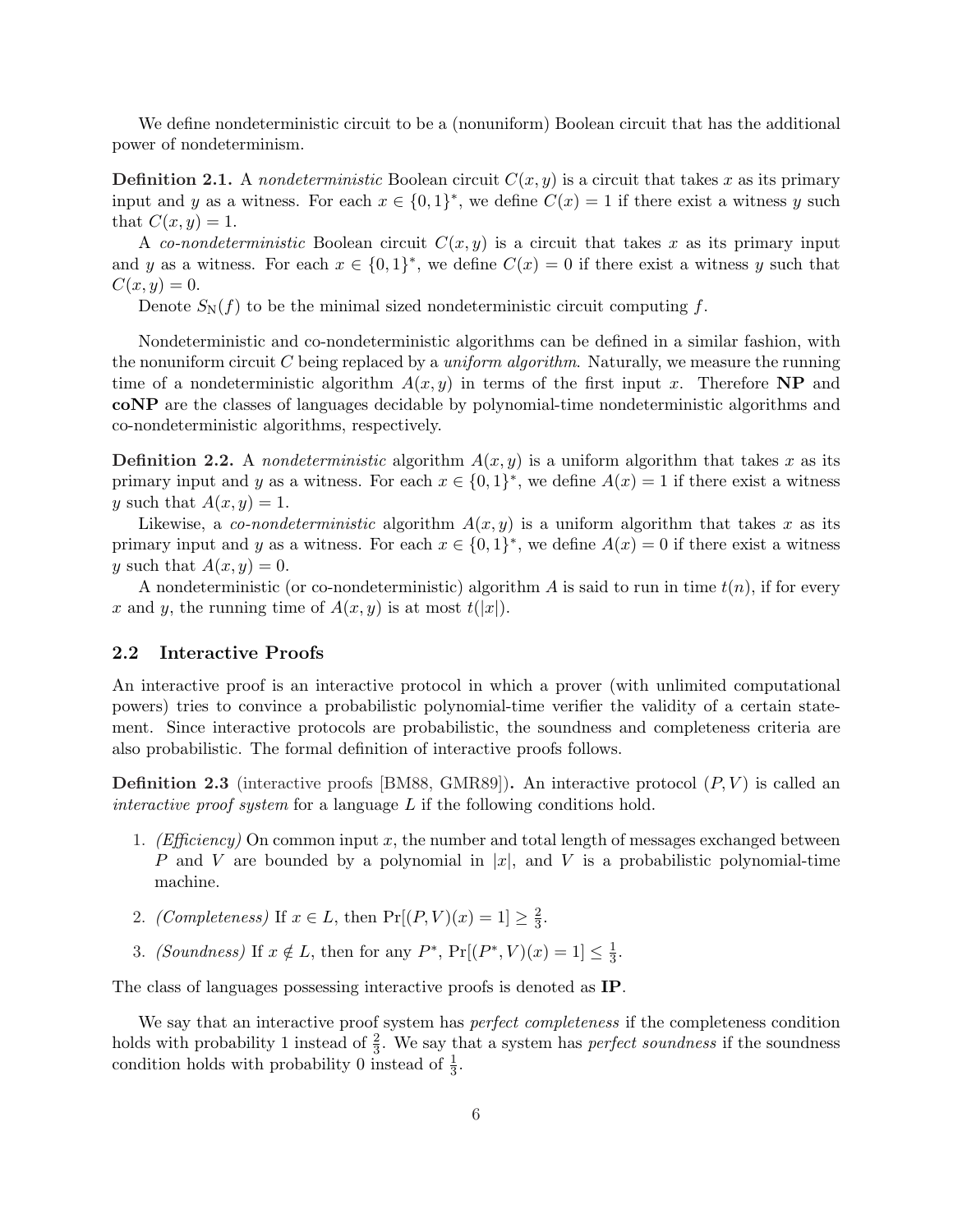An interactive proof system is called *public-coin* if the verifier's messages consist only of random strings and acceptance is computed as a deterministic polynomial-time function of the interaction's transcript. An interactive proof system that is not public-coin is called private-coin.

The number of rounds in an interactive proof is the total number of messages exchanged in the interaction (that is, both prover messages and verifier messages). A proof system with one round is called noninteractive.

#### 2.3 The Class AM

The class AM, also known as Arthur-Merlin games, has two equivalent formulations. The first is as the class of languages with constant-message interactive proofs. The second is as the class of languages decidable by polynomial-time probabilistic nondeterministic algorithms. Formally, a probabilistic nondeterministic algorithm  $A(x, r, y)$  takes a random input r in addition to its regular input x and nondeterministic input y. We say A computes a function f if the following two conditions hold.

- 1. If  $f(x) = 1$ , then  $Pr_r[\exists y A(x, r, y) = 1] = 1$ .
- 2. If  $f(x) = 0$ , then  $\Pr_r[\exists y A(x, r, y) = 1] \leq 1/2$ .

Then AM is the class of languages decidable by such algorithms  $A(x, r, y)$  running in time poly(|x|). The equivalence of the two definitions of  $AM$  is due to [BM88, GS89, FGM<sup>+</sup>89]. More generally, **AMTIME** $(t(n))$  denotes the class of languages that are decided by probabilistic nondeterministic algorithms running in time  $t(n)$ , and  $[i.o.-AMTIME](t(n))$  denotes the class of languages that are decided by probabilistic-time  $t(n)$  nondeterministic algorithms for *infinitely* many input lengths. Formally, we say  $L \in [\mathbf{i.o.-AMTIME}](t(n))$  if there exists an algorithm A running in time  $t(n)$  such that for infinitely many  $n \in \mathbb{N}$ , the following two conditions hold for all  $x$  of length  $n$ .

- 1. If  $x \in L$ , then  $\Pr_r[\exists y A(x, r, y) = 1] = 1$ .
- 2. If  $x \notin L$ , then  $\Pr_r[\exists y A(x, r, y) = 1] \leq 1/2$ .

Note that the above definition of  $[i.o.-AMTIME](t(n))$  is slightly nonstandard in the sense that infinitely-often complexity classes are often defined in the following manner: If C is a complexity class, then i.o.–C is the class of all languages L such that there exists a language  $L' \in \mathbb{C}$  such that  $L \cap \{0,1\}^n = L' \cap \{0,1\}^n$  for infinitely many  $n \in \mathbb{N}$ . Observe that **i.o.**-**AMTIME** $(t(n)) \subseteq$  $[i.o.-AMTIME](t(n))$ . Discussions about the subtle difference between these two classes can be found in [GST03].

#### 2.4 Pseudorandom Generators

A pseudorandom generator (PRG) is a deterministic algorithm  $G: \{0,1\}^{\ell} \to \{0,1\}^m$ , with  $\ell < m$ . Pseudorandom generators are used to convert a short random string into a longer string that looks random to any efficient observer.

**Definition 2.4** (Pseudorandom generator). We say that  $G: \{0,1\}^{\ell} \to \{0,1\}^m$  is a  $(s,\varepsilon)$ -pseudorandom generator against circuits if for all circuits  $C: \{0,1\}^m \to \{0,1\}$  of size at most s, it holds that  $|\Pr[C(G(U_\ell)) = 1] - \Pr[C(U_m) = 1]| < \varepsilon$ , where  $U_k$  denotes the uniform distribution over  $\{0,1\}^k$ .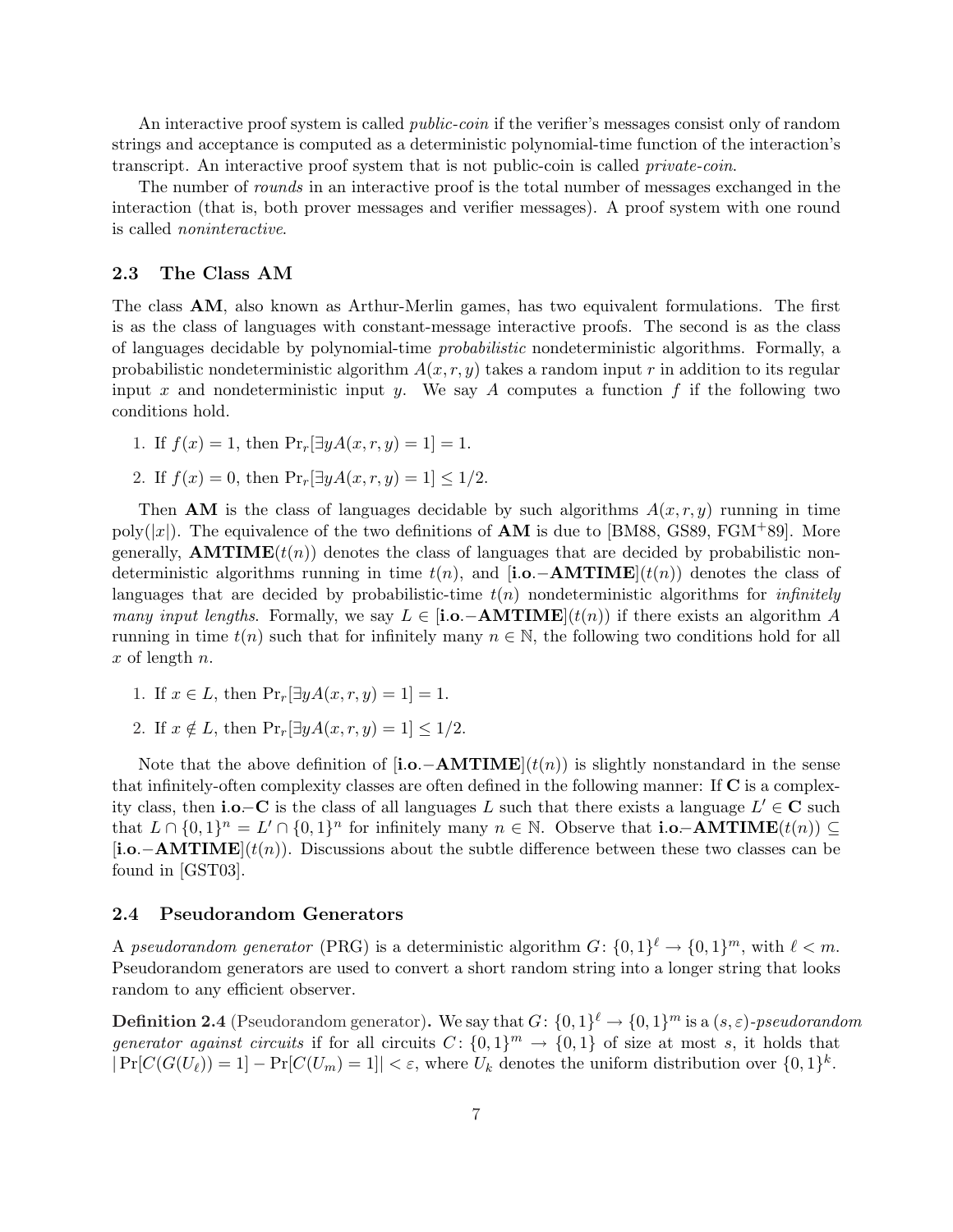BMY-type vs. NW-type Generators. As mentioned above, there are two main types of pseudorandom generators: Blum-Micali-Yao (BMY) [BM84, Yao82] type and Nisan-Wigderson (NW) [NW94] type generator. Both can be defined for a wide range of parameters, but here we focus on the "classic" settings that we need. A BMY-type generator is the standard kind of pseudorandom generator used in cryptography.

**Definition 2.5** (BMY-type generators). A function  $G =$ S  $_{m}G_{m}:\{0,1\}^{\ell}\rightarrow\{0,1\}^{m}$  is a *BMY-type* pseudorandom generator with seed length  $\ell = \ell(m)$ , if G is computable in time poly( $\ell$ ), and for every constant c,  $G_m$  is a  $(m^c, 1/m^c)$ -pseudorandom generator against circuits for all sufficiently large m.

Note that a BMY-type generator is required to have running time that is a fixed polynomial, but must fool circuits whose running time is an arbitrary polynomial. Håstad, Impagliazzo, Levin, and Luby [HILL99] proved that BMY-type pseudorandom generators with seed length  $\ell(m) = m<sup>o</sup>$ (for every  $\delta > 0$ ) exist if and only if one-way functions exist.

NW-type generators differ from BMY-type generators most significantly in the fact that the generator has greater running time than the circuits it fools.

**Definition 2.6** (NW-type generators). A function  $G =$ S  $_{m}G_{m}:\{0,1\}^{\ell}\rightarrow\{0,1\}^{m}$  is an *NW-type* pseudorandom generator with seed length  $\ell = \ell(m)$ , if G is computable in time  $2^{O(\ell)}$  and  $G_m$  is a  $(m^2, 1/m^2)$ -pseudorandom generator against circuits for all  $m^4$ .

We will be interested in the "high end" NW-type generators, which have seed length  $\ell(m) =$  $O(\log m)$ , and thus have running time which is a fixed polynomial in m. The running time of such a generator, though polynomial, is allowed to be greater than the size of the circuits it fools. Impagliazzo and Wigderson [IW97] proved that such a generator exists if  $\mathbf{E} = \mathbf{DTIME}(2^{O(n)})$ has a function of circuit complexity  $2^{\Omega(n)}$ . Note that when the seed length is  $\ell = O(\log m)$ , all  $2^{\ell}$  seeds can be enumerated in time poly $(m)$ , and hence the generator can be used for complete derandomization. In particular, the existence of such a generator implies that  $BPP = P$ .

#### 2.5 Hitting Set Generators

A hitting set generator (HSG) is a deterministic algorithm  $H(1^m, 1^s)$  that outputs a set of strings of length m. Hitting set generators are weaker notions of pseudorandom generators.

**Definition 2.7** (Hitting set generators). We say that H is an  $\varepsilon$ -hitting set generator against circuits if for every  $m, s \in \mathbb{N}$ , and circuit  $C: \{0,1\}^m \to \{0,1\}$  of size at most s, the following holds.

$$
Pr[C(U_m) = 1] > \varepsilon \implies \exists y \in H(1^m, 1^s) \text{ such that } C(y) = 1.
$$

Hitting set generators against nondeterministic and co-nondeterministic circuits are defined analogously, replacing circuits with nondeterministic and co-nondeterministic circuits respectively. In addition, we say that H is an  $\varepsilon$ -hitting set generator against *co-nondeterministic uniform algo*rithms if for every time-constructible function  $s(\cdot)$  and every co-nondeterministic uniform algorithm  $A: \{0,1\}^* \to \{0,1\}$  running in time at most  $s(m)$  on inputs of length m, the following holds for all sufficiently large m.

 $Pr[A(U_m) = 1] > \varepsilon \implies \exists y \in H(1^m, 1^{s(m)})$  such that  $A(y) = 1$ .

<sup>&</sup>lt;sup>4</sup>One can replace  $m^2$  in this definition with any *fixed* polynomial in m.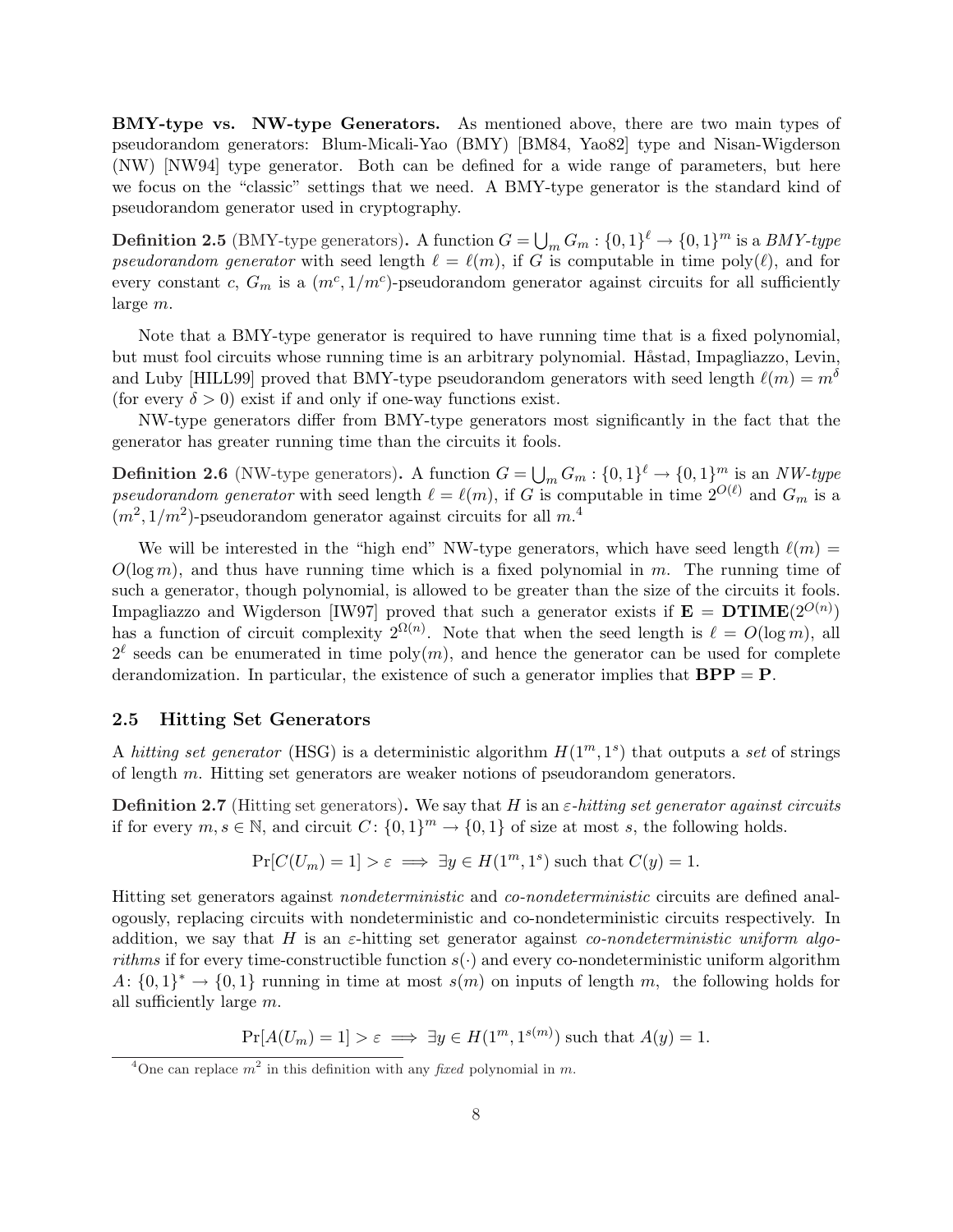The construction of a one-message witness-indistinguishable proof system in Section 3 requires a hitting set generator against co-nondeterministic circuits. However, we will only need a (weaker) hitting set generator against co-nondeterministic uniform algorithms for the construction of a noninteractive commitment scheme in Section 4.

**Definition 2.8.** We say hitting set generator  $H(1^m, 1^s)$  is *efficient* if its running time is polynomial in m and s.

Note that the running time of an efficient hitting set generator, though a fixed polynomial, can be greater than the size of the circuits it fools. Hence, the hitting set generators defined correspond to NW-type generators. Furthermore, observe that a pseudorandom generator  $G: \{0,1\}^{\ell} \to \{0,1\}^m$ fooling circuits of size s gives rise to a hitting set generator, by taking the set of outputs of G over all seeds. The hitting set generator will be efficient if G is computable in time  $\text{poly}(s, m)$  and has logarithmic seed length  $\ell = O(\log m + \log s)$ . In this sense hitting set generators are weaker than pseudorandom generators. Indeed, hitting set generators can be directly used to derandomize algorithms with one-sided error (i.e. RP algorithms), whereas pseudorandom generators can be used to derandomize circuits with two-sided error (BPP algorithms). Since the error in AM proof systems can be made one-sided  $[FGM+89]$ , the existence of an efficient  $1/2$ -HSG against co-nondeterministic circuits implies that  $AM = NP$ .

The first constructions of efficient HSG (in fact pseudorandom generators) against co-nondeterministic circuits was given by Arvind and Köbler [AK01]. Their construction was based on the assumption that there are languages in  $E$  that are hard on average for nondeterministic circuits of size  $2^{\Omega(n)}$ . Klivans and van Melkebeek [KvM02] gave a construction based on a *worst-case* hardness assumption; namely, the existence of languages in **E** with  $2^{\Omega(n)}$  worst-case SAT-oracle circuit complexity, that is hardness for circuits with SAT-oracle gates. Miltersen and Vinodchandran [MV05] managed to relax the hardness condition to nondeterministic circuits (but only obtaining a hitting set generator rather than a pseudorandom generator). We state the main result of Miltersen and Vinodchandran [MV05].

**Theorem 2.9** ([MV05]). <sup>5</sup> If there exist a function  $f \in \mathbf{E}$  such that  $S_{\rm N}(f) = 2^{\Omega(n)}$ , then there exists an efficient 1/2-HSG against co-nondeterministic circuits. In particular, under this assumption  $AM = NP$ .

Shaltiel and Umans [SU05b] subsequently extended Theorem 2.9 in two ways: First, they obtained a pseudorandom generator rather than a hitting set generator. Second, they obtained analogous results for quantitatively weaker assumption (e.g., when the  $S_N(f)$ ) is only superpolynomial rather than exponential) yielding correspondingly less efficient generators. However, we will not need these extensions in our paper.

Uniform Hitting Set Generators. Gutfreund, Shaltiel and Ta-Shma [GST03] extended Theorem 2.9 to give a hitting set generator against co-nondeterministic uniform algorithms from uniform hardness assumptions. They used the same hitting set generator as Miltersen and Vinodchandran, but augmented the analysis.

<sup>&</sup>lt;sup>5</sup>[MV05] actually use a seemingly weaker assumption, only needing a function of exponential "single-valued" nondeterministic circuit complexity. But, it was recently shown in [SU05a] that all of the assumptions used in this line of work [AK01, KvM02, MV05] are in fact equivalent. In addition, [MV05] presented the HSG as a  $(1 - \delta)$ -HSG for  $\delta = 2^{m^{\gamma}}/2^m$ , but it can be converted into a 1/2-HSG using dispersers as done implicitly in their paper.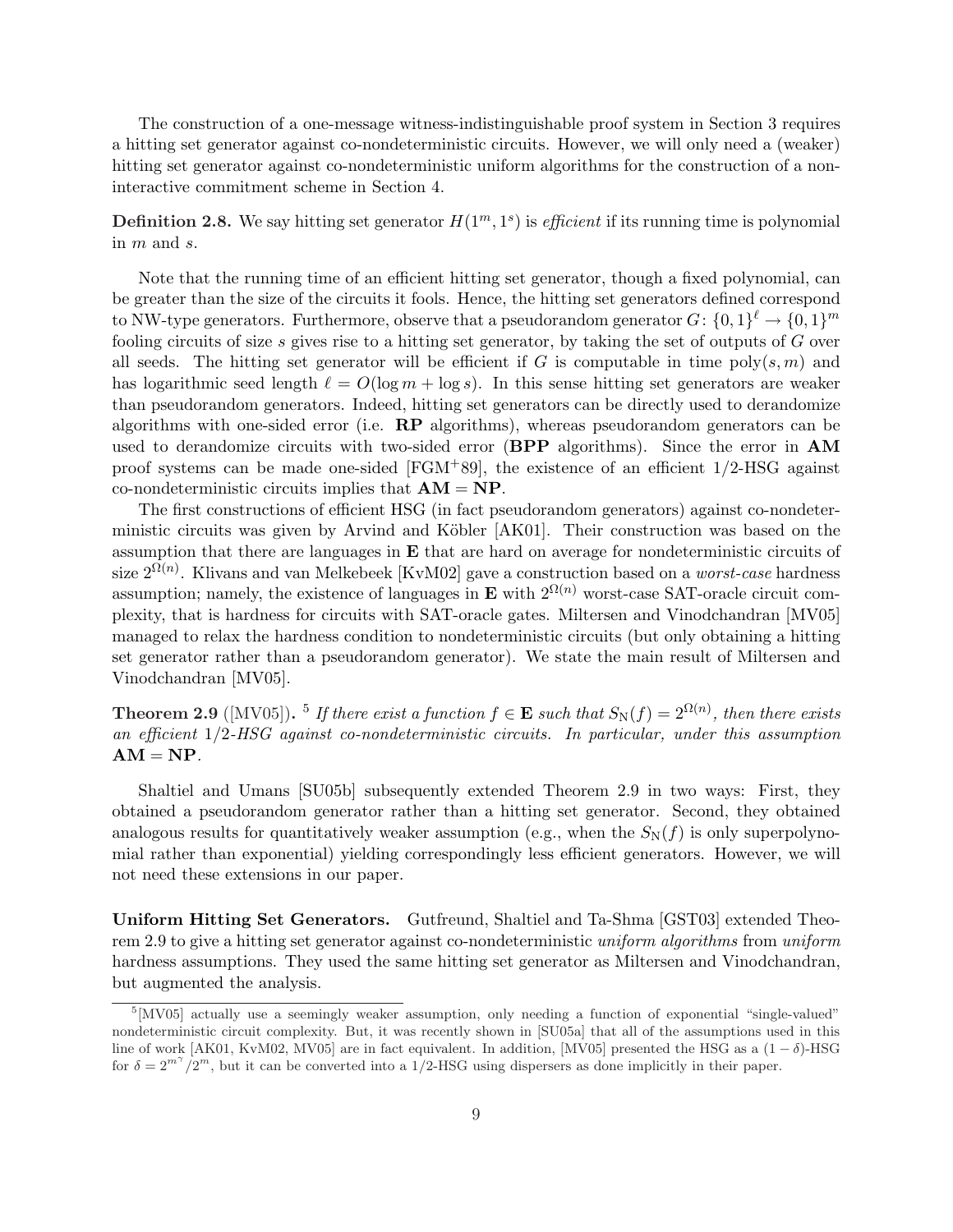Theorem 2.10 ([GST03]). If  $\mathbf{E} \nsubseteq$  [i.o.–AMTIME]( $2^{\delta n}$ ) for some  $\delta > 0$ , then an efficient 1/2-HSG against co-nondeterministic uniform algorithms exists.

The assumption used in Theorem 2.10 is weaker than the assumption used in Theorem 2.9 since nonuniformity can be used to replace randomness.

#### 2.6 Discussions

Are the Assumptions Reasonable? Our two results rely on the existence of hitting set generators as constructed in Theorems 2.9 and 2.10, which in turn make assumptions about  $\bf{E}$  containing functions of high nondeterministic complexity. In our opinion, these assumptions are plausible. The two most common reasons to believe a hardness assumption are empirical evidence and philosophical (or structural) considerations. The widely held  $P \neq NP$  assumption is supported by both. Empirically, much effort has been invested to finding efficient algorithms for NP problems. Philosophically, it seems unlikely that proofs should always be as easy to find as they are to verify. Other hardness assumptions, such as the hardness of factoring, are supported mainly by empirical evidence. Some, like  $\mathbf{E} \nsubseteq \mathbf{NP}$  (equivalently,  $\mathbf{EXP} \neq \mathbf{NP}$ ), are supported mainly by philosophical considerations: it seems unlikely that it should always be possible to prove the correctness of exponentially long computations with polynomial-sized proofs. The assumptions of Theorems 2.9 and 2.10 are natural strengthenings of this assumption, where we extend  $NP$  both by letting the running time grow from polynomial to subexponential and by allowing nonuniformity or randomization.

How do we find the function f? Once we accept the existence of some function  $f \in \mathbf{E}$  such that  $S_{\rm N}(f) = 2^{\Omega(n)}$ , can we find a *specific* function f satisfying that condition? The answer is yes. It is not hard to show that if there exists a function  $f$  satisfying the condition of Theorem 2.9, then every function that is **E**-complete via linear-time reductions also satisfies that condition. In particular, we can take the bounded halting function  $BH(\cdot)$  defined as follows:  $BH(M, x, t) = 1$  if the Turing machine M outputs 1 on input x after at most t steps (where t is given in binary), and  $BH(M, x, t) = 0$  otherwise.

## 3 Witness Indistinguishable NP Proofs

In this section we use efficient hitting set generators against co-nondeterministic circuits to derandomize the ZAP construction of Dwork and Naor [DN00] and obtain a noninteractive witness *indistinguishable* (WI) proof system for any language in  $\mathbf{NP}$ . We call this an " $\mathbf{NP}$  proof system" because it consists of a single message from the prover to the verifier, as is the case in the trivial NP proof of simply sending the witness to the verifier.

As in the trivial NP proof system, our verifier algorithm will be deterministic. Our prover algorithm, however, will be probabilistic to make our proof system witness indistinguishable. It remains open as to whether a probabilistic prover strategy is necessary to achieve the witness indistinguishability property. We stress that our proof system is in the *plain model*, without assumptions of a shared random string or nonuniformity. As far as we know, this is the first noninteractive proof system for NP in the plain model that satisfies a secrecy property.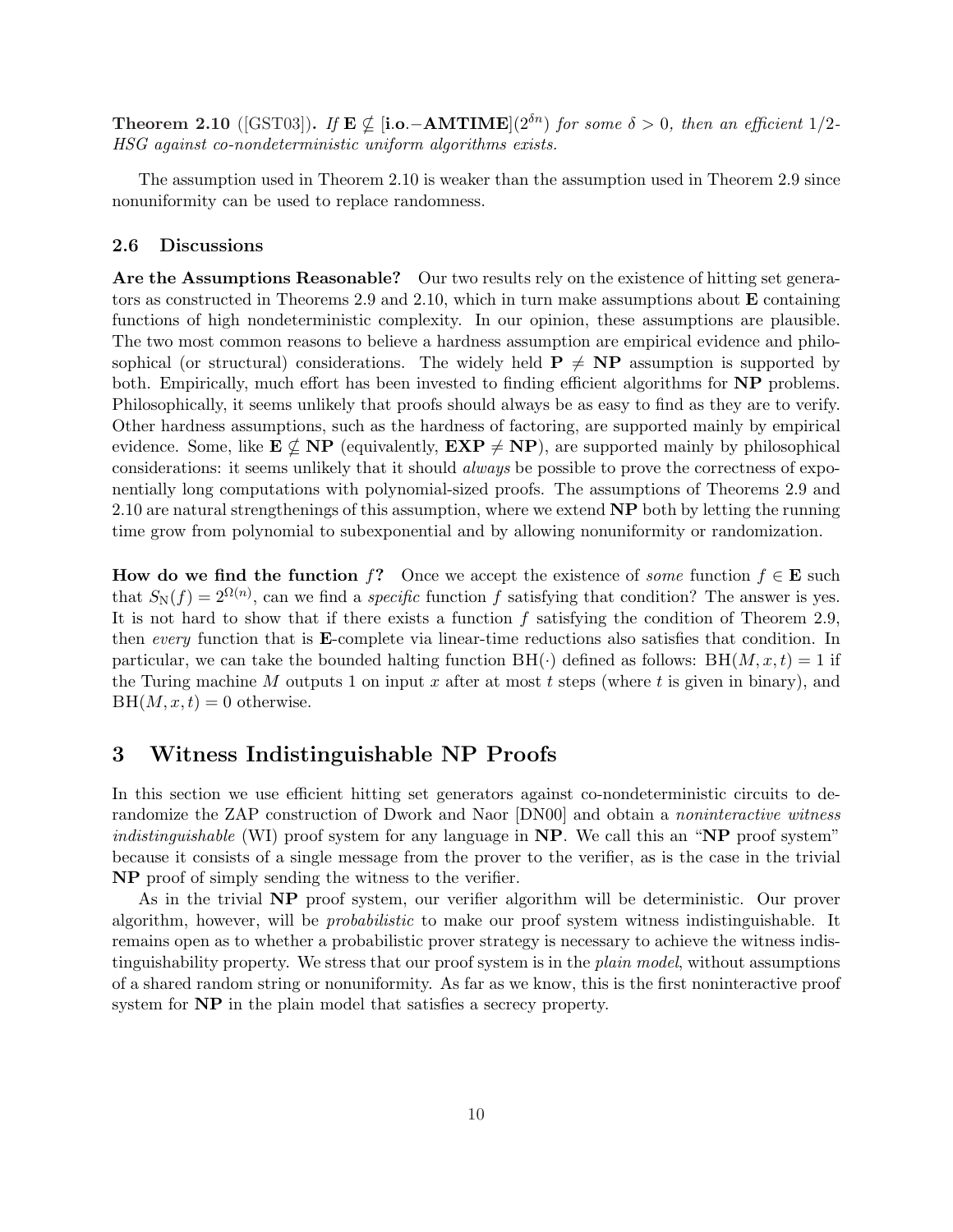#### 3.1 Definitions

**Witness Relation.** Let  $W \subseteq \{0,1\}^* \times \{0,1\}^*$  be a relation. Define  $W(x) = \{w \mid (x,w) \in W\}$ and  $L(W) = \{x \mid \exists w \text{ s.t. } (x, w) \in W\}$ . If  $w \in W(x)$  then we say that w is a witness for x. Recall that the class  $\mathbf{NP}$  is the class of languages L such that  $L = L(W)$  for a relation W that is decidable in time polynomial in the first input. If  $L = L(W)$  is an **NP** language then we say that W is a witness relation corresponding to L.

**Efficient Provers.** Recall the notion of interactive proofs as defined in Section 2.2. Let L be an  $\bf NP$  language with witness relation W. We say that an interactive proof for L has an efficient prover if the honest prover strategy can be implemented by a probabilistic polynomial-time algorithm given  $w \in W(x)$  as auxiliary input. In this paper we will only be interested in interactive proofs for NP that have efficient provers.

NP Proof Systems. An NP proof system is an interactive proof system that is degenerate in that it (a) consists of only a single message from the prover to the verifier, (b) satisfies both perfect completeness and perfect soundness, and (c) has a deterministic verifier. The prover, however, is allowed to be probabilistic polynomial time given a witness of membership. Because the verifier is deterministic, an  $\bf NP$  proof system for a language L induces a witness relation W corresponding to L by setting  $W(x)$  to contain all the prover messages accepted by the verifier.

Witness Indistinguishability. We recall the notion of witness indistinguishability (WI), as defined by Feige and Shamir [FS90].

**Definition 3.1** (witness indistinguishability, [FS90]). Let  $L$  be an **NP** language with witness relation  $W_L$ . Let  $(P, V)$  be a proof system for L where P is an efficient (probabilistic polynomialtime) prover that gets a witness as auxiliary input.

We say that  $(P, V)$  is *witness indistinguishable (WI)* if for every nonuniform polynomial-time verifier  $V^*$ , every  $x \in L$ , and every  $w, w' \in W_L(x)$ , the interaction of  $V^*$  with  $P(w)$  is computationally indistinguishable from its interaction with  $P(w')$ . More precisely, the ensembles  ${\{\textsf{output}_{V^*}(P(w),V^*)(x)\}_{x\in L,w,w'\in W_L(x)}\,}$  and  ${\{\textsf{output}_{V^*}(P(w'),V^*)(x)\}_{x\in L,w,w'\in W_L(x)}\,}$  are (nonuniformly) computationally indistinguishable, where  $\textsf{output}_{V^*}(P(w), V^*)(x)$  is a random variable denoting the output of  $V^*$  after interacting with P when both receive common input x and P receives the witness w as a private auxiliary input. Without loss of generality,  $V^*$  outputs its *view* of the interaction, which consists of its coin tosses and the messages exchanged.

Feige and Shamir also proved that WI is closed under concurrent composition [FS90]. We will only need the special case of parallel composition, defined as follows. For an interactive proof system  $(P, V)$  and a polynomial m, we define the m-fold parallel execution  $(P_m(w), V_m)(x)$  to be the protocol whereby  $P_m$  and  $V_m$  execute  $m(|x|)$  parallel copies of  $(P(w), V)(x)$  with each party using independent coin tosses in each execution. Here 'parallel' means that the i'th message for each of the  $m(|x|)$  executions are all sent simultaneously. Note that while the honest parties are defined to behave independently in each of the  $m(|x|)$  executions, an adversary need not do so. Indeed, this is why zero knowledge is not preserved under parallel composition [GK96, FS90]. Nevertheless, witness indistinguishability is maintained:

**Theorem 3.2** ([FS90]). If  $(P, V)$  is witness indistinguishable, then  $(P_m, V_m)$  is witness indistinguishable for every polynomial m.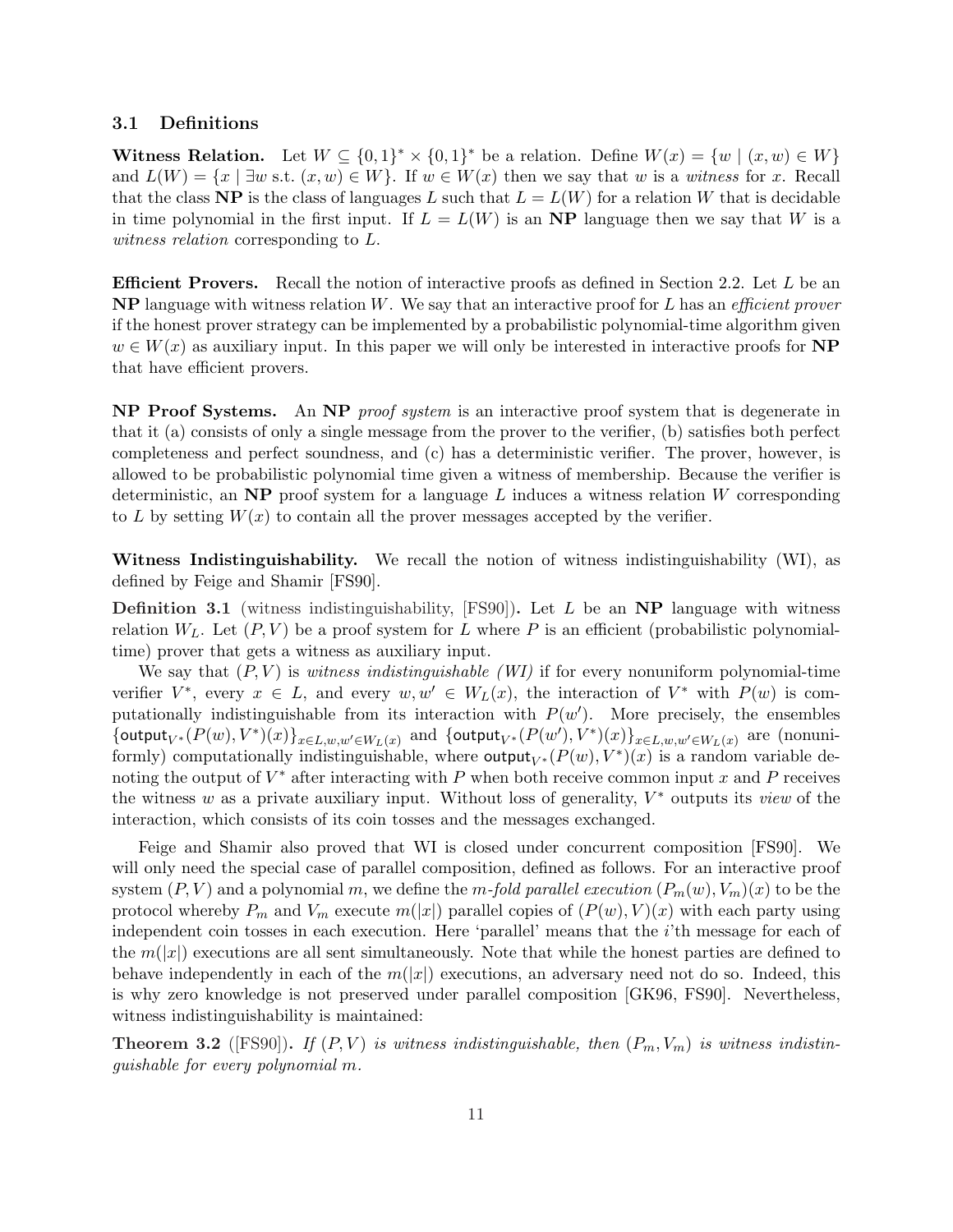**ZAPs.** A ZAP [DN00] is a two-message public-coin interactive proof system that is witness indistinguishable. Dwork and Naor proved the following theorem.

**Theorem 3.3** ([DN00]). If (nonuniformly secure) trapdoor permutations exist,  $6$  then every language in NP has a ZAP.

We note that the construction of ZAPs by [DN00] is actually based on the weaker assumption that NIZK (noninteractive zero knowledge in the shared random string model) systems exist for every language in NP. Thus, our construction can also be based on this weaker assumption.

#### 3.2 Our Result

The main theorem of this section follows.

**Theorem 3.4.** Assume that there exists an efficient  $1/2$ -HSG against co-nondeterministic circuits and that (nonuniformly secure) trapdoor permutations exist. Then every language in NP has a witness-indistinguishable **NP** proof system.

#### 3.3 Proof of Theorem 3.4

We prove Theorem 3.4 by converting the ZAPs for languages in **NP** into witness indistinguishable **NP** proof systems. Let L be an **NP** language with witness relation  $W_L$ , and let  $(P, V)$  be the ZAP for L. We denote the first message in a ZAP (the verifier's random coins sent to the prover) by  $r$ and denote the second message (sent by the prover to the verifier) by  $\pi$ . We let  $\ell(n)$  denote the length of the verifier's first message in a proof for statements of length n. Let  $x \in \{0,1\}^n \setminus L$ . We say that  $r \in \{0,1\}^{\ell(n)}$  is sound with respect to x if there does not exist a prover message  $\pi$  such that the transcript  $(x, r, \pi)$  is accepting. The statistical soundness of the ZAP scheme implies that for every  $x \in \{0,1\}^n \setminus L$ , the probability that  $r \leftarrow \{0,1\}^{\ell(n)}$  is sound with respect to x is very high, and in particular it is larger than  $\frac{1}{2}$ .

Our construction is based on the following observation. Let  $q(n)$  be a polynomial that bounds the running time of the honest ZAP verifier in a proof of statements of length n. For every  $x \in \{0,1\}^n \setminus L$ , there exists a co-nondeterministic circuit  $C_x$  of size less than  $p(n) < q(n)^2$  that outputs 1 if and only if a string r is sound with respect to x. We stress that the time to verify the soundness of a string r only depends on the running time of the honest verifier (in our case it is  $p(n)$ ).

On input r, the circuit  $C_x$  will output 1 if there does not exist a prover message  $\pi$  such that the transcript  $(x, r, \pi)$  is accepting, and 0 otherwise. Note that  $Pr[C_x(U_{\ell(n)}) = 1] > \frac{1}{2}$  $\frac{1}{2}$ . Since H is a 1/2-HSG against co-nondeterministic circuits, we have that for every  $x \in \{0,1\}^n \setminus L$ , there exists  $r \in H(1^{\ell(n)}, 1^{p(n)})$  such that  $C_x(r) = 1$ . In other words, for every  $x \in \{0,1\}^n \setminus L$ , there exists a string  $r \in H(1^{\ell(n)}, 1^{p(n)})$  such that r is sound with respect to x.

Our construction is as follows.

 $6$ We refer the reader to [Gol01, Sec. 2.4.4] for the definition of trapdoor permutations. Actually, the definition we use is what is called by Goldreich an *enhanced* trapdoor permutation collection. See discussion on [Gol04, Apdx. C.1]. Such a collection is known to exist based on either the RSA or factoring hardness assumptions [RSA78, Rab79].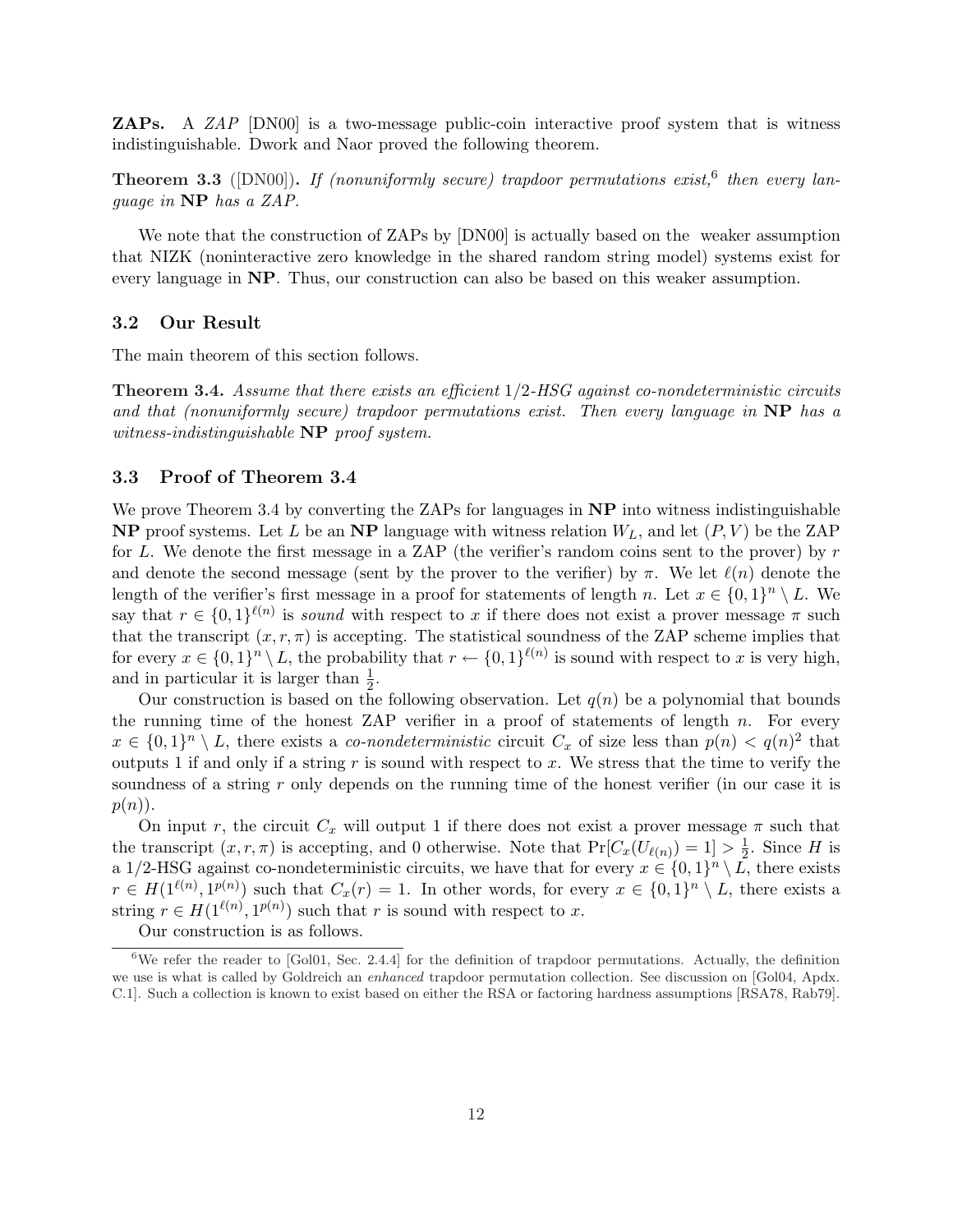Protocol 3.5. One-message WI NP proof for  $L \in \mathbf{NP}$ .

On common input  $x \in \{0,1\}^n$  and auxiliary input w for the prover, such that  $(x, w) \in W_L$ , do the following.

Prover's message

- 1. Compute  $(r_1, ..., r_m) \stackrel{\text{def}}{=} H(1^{\ell(n)}, 1^{p(n)}).$
- 2. Using the auxiliary input (witness)  $w$  and the ZAP prover algorithm, compute for every  $i \in [1, m]$ , a string  $\pi_i$  that is the prover's response to the verifier's message  $r_i$  in a ZAP proof for x.
- 3. Send to verifier  $(\pi_1, \ldots, \pi_m)$ .

Verifier's Test

- 1. Compute  $(r_1, ..., r_m) \stackrel{\text{def}}{=} H(1^{\ell(n)}, 1^{p(n)}).$
- 2. Given prover's message  $(\pi_1, \ldots, \pi_m)$ , run the ZAP verifier on the transcript  $(x, r_i, \pi_i)$ , for every  $i \in [1, m]$ .
- 3. Accept if the ZAP verifier accepts all these transcripts.

Note that Protocol 3.5 is indeed a one-message system with a deterministic verifier, and it satisfies the perfect completeness property. Thus, to prove Theorem 3.4, we need to prove that it has perfect soundness and is witness indistinguishable.

Lemma 3.6. Protocol 3.5 is a perfectly sound proof system for L.

*Proof.* Let  $x \notin L$ , with  $|x| = n$ . Since H is a HSG, there exists an  $r_i \in H(1^{\ell(n)}, 1^{p(n)})$  that is sound with respect to x. This means that no prover's message  $\pi_i$  will make the ZAP verifier accept the transcript  $(x, r_i, \pi_i)$ . Therefore, no string  $\pi = (\pi_1, \ldots, \pi_m)$  will make the verifier of Protocol 3.5  $\Box$  accept.

#### **Lemma 3.7.** Protocol 3.5 is a witness indistinguishable  $(WI)$  proof system for L.

*Proof.* This follows from the fact that the prover algorithm of Protocol 3.5 simply invokes m times the prover algorithm for the  $ZAP$  on m different verifier messages. Since the m-fold parallel composition of the ZAP is also witness indistinguishable (by Theorem 3.2), it follows that Protocol 3.5 is witness indistinguishable. More precisely, the output (or view) of the verifier after an execution of Protocol 3.5 where the prover uses witness w can be simulated perfectly by a cheating verifier  $V_m^*$ that sends the *m*-tuple of messages  $(r_1, \ldots, r_m) = H(1^{\ell(n)}, 1^{p(n)})$  in the *m*-fold parallel composition  $(P_m(w), V_m^*)$ . Since the output of  $V_m^*$  is computationally indistinguishable for any two witnesses used by the prover  $P_m$ , so is the output of the verifier in Protocol 3.5.

#### 3.4 Applications of Noninteractive WI Proofs

1-out-of-2 Oblivious Transfer. As an application of ZAPs, Dwork and Naor [DN00] constructed a 3-message 1-out-of-2 oblivious transfer (OT) protocol based on the Quadratic Residu-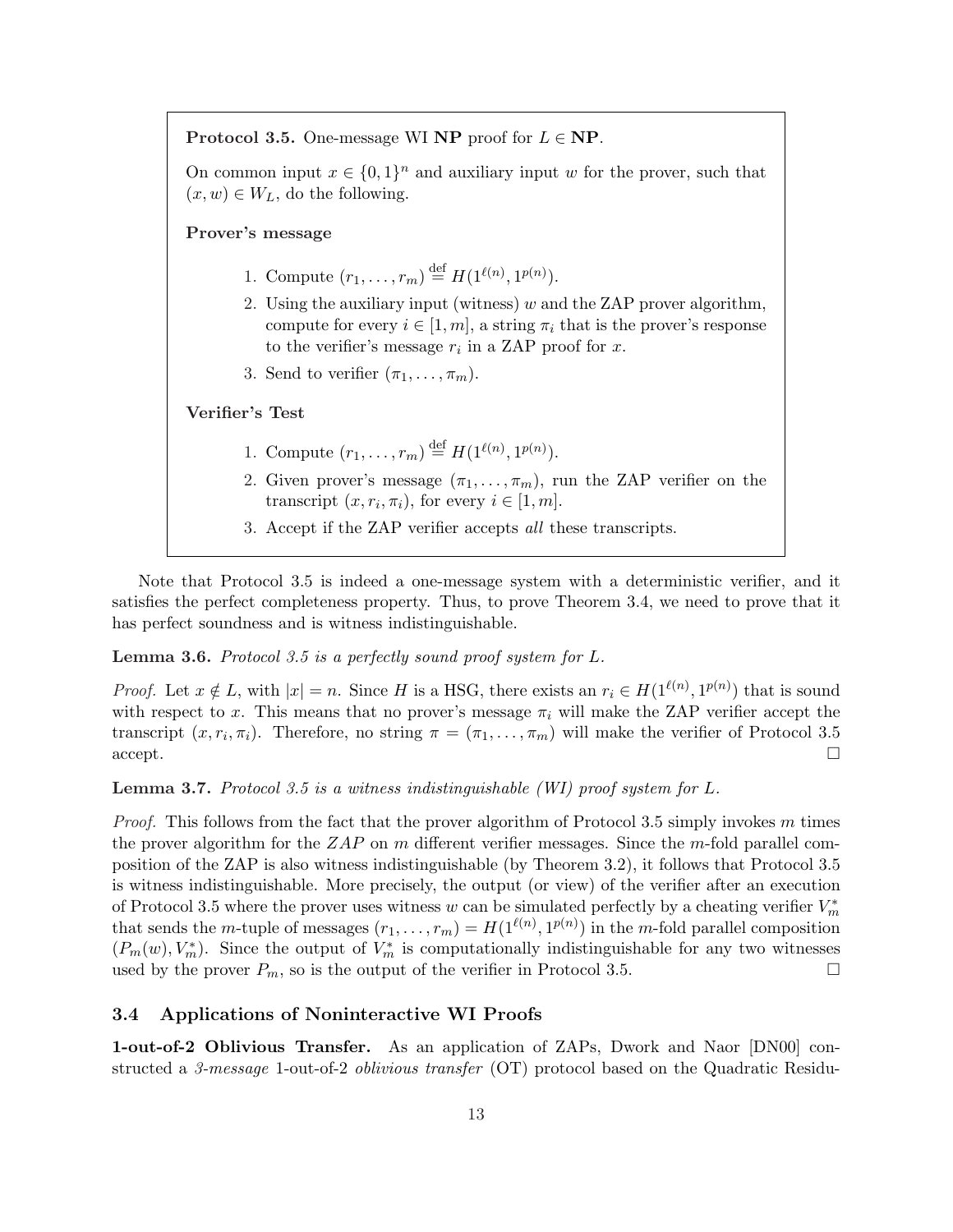osity Assumption.<sup>7</sup> Informally, an OT protocol consists of two parties, a sender and a receiver. The sender has two secret input bits  $b_0$  and  $b_1$ . The goal of the receiver is to select an input bit of the sender without letting the sender know which bit it had selected. The goal of the sender is to allow the chooser to learn only its selected input bit.

The first two rounds of the Dwork-Naor OT protocol consist of a ZAP (2-message WI proof) of a certain NP statement. Replacing the ZAP with our WI NP proofs, we prove that same NP statement in only one message, thus allowing for a 2-message OT with the same security properties.

We begin with the formal definition of OT that we use. Let  $\text{output}_S(S(b_0, b_1; r_S), R(c, r_R))$  denote the output of sender S (on inputs  $b_0$  and  $b_1$ , and private randomness  $r_S$ ) after interacting with receiver R (on inputs the choice bit c and private randomness  $r_R$ ). Both parties are also given the security parameter k, but we omit it from the notation. We define output<sub>R</sub> $(S(b_0, b_1; r_S), R(c, r_R))$ in an analogous manner.

**Definition 3.8.** An 1-out-of-2 oblivious transfer  $(OT)$  protocol (with security parameter k) consists of a polynomial-time sender  $S$  and a polynomial-time receiver  $R$ , satisfying the following conditions.

- 1. (Completeness) For all  $b_0, b_1, c \in \{0, 1\}$ , we have that  $Pr_{rs, rn}$  [output  $_R(S(b_0, b_1; rs), R(c, r_R)) =$  $|b_c| > 1 - \text{neg}(k)$ .
- 2. (Computational privacy of receiver) For all probabilistic polynomial-time cheating  $S^*$ , we have that output<sub>S<sup>∗</sub></sup>( $S^*$ ,  $R(0; r_R)$ ) is computationally indistinguishable from output<sub>S<sup>\*</sub></sup>( $S^*$ ,  $R(1; r_R)$ ).</sub></sub>
- 3. (Statistical privacy of sender) For every deterministic receiver strategy  $R^*$ , one of the two following conditions holds:
	- (a) output<sub>R<sup>∗</sub></sup>( $S(0, b; r_S)$ , R<sup>\*</sup>) is statistically indistinguishable from output<sub>R<sup>\*</sub></sup>( $S(1, b; r_S)$ , R<sup>\*</sup>)</sub></sub> for every  $b \in \{0, 1\}$ , or
	- (b) output<sub>R<sup>∗</sub></sup>( $S(b, 0; r_S)$ , R<sup>\*</sup>) is statistically indistinguishable from output<sub>R<sup>\*</sub></sup>( $S(b, 1; r_S)$ , R<sup>\*</sup>)</sub></sub> for every  $b \in \{0, 1\}.$

Condition 3 intuitively says that the receiver obtains no information about at least one of the sender's inputs. Unlike simulation-based definitions, however, it does not guarantee that a cheating receiver "knows" which of the two inputs it is learning. Similar definitions have been used in previous works on OT with few rounds.

As mentioned above, we obtain a 2-message OT protocol by using noninteractive WI proofs in the Dwork–Naor [DN00] protocol. The computational assumptions we make are the existence of HSG against co-nondeterministic circuits and the Quadratic Residuosity Assumption, the latter being inherited from [DN00]. (We can drop the assumption of trapdoor permutations in Theorem 3.4, because it is implied by the Quadratic Residuosity Assumption.) The formal theorem is stated below.

**Theorem 3.9.** Suppose that there exists an efficient  $1/2$ -HSG against co-nondeterministic circuits and that the Quadratic Residuosity Assumption holds. Then there exists a 2-message 1-out-of-2 OT protocol.

There are two points that we would like to note. First, our protocol does not use any public key. If we allow the sender to publish a public key, the Dwork-Naor OT protocol can be reduced

<sup>&</sup>lt;sup>7</sup>For further information on the Quadratic Residuosity Assumption, we refer the reader to [GB01, Section 2.5.1].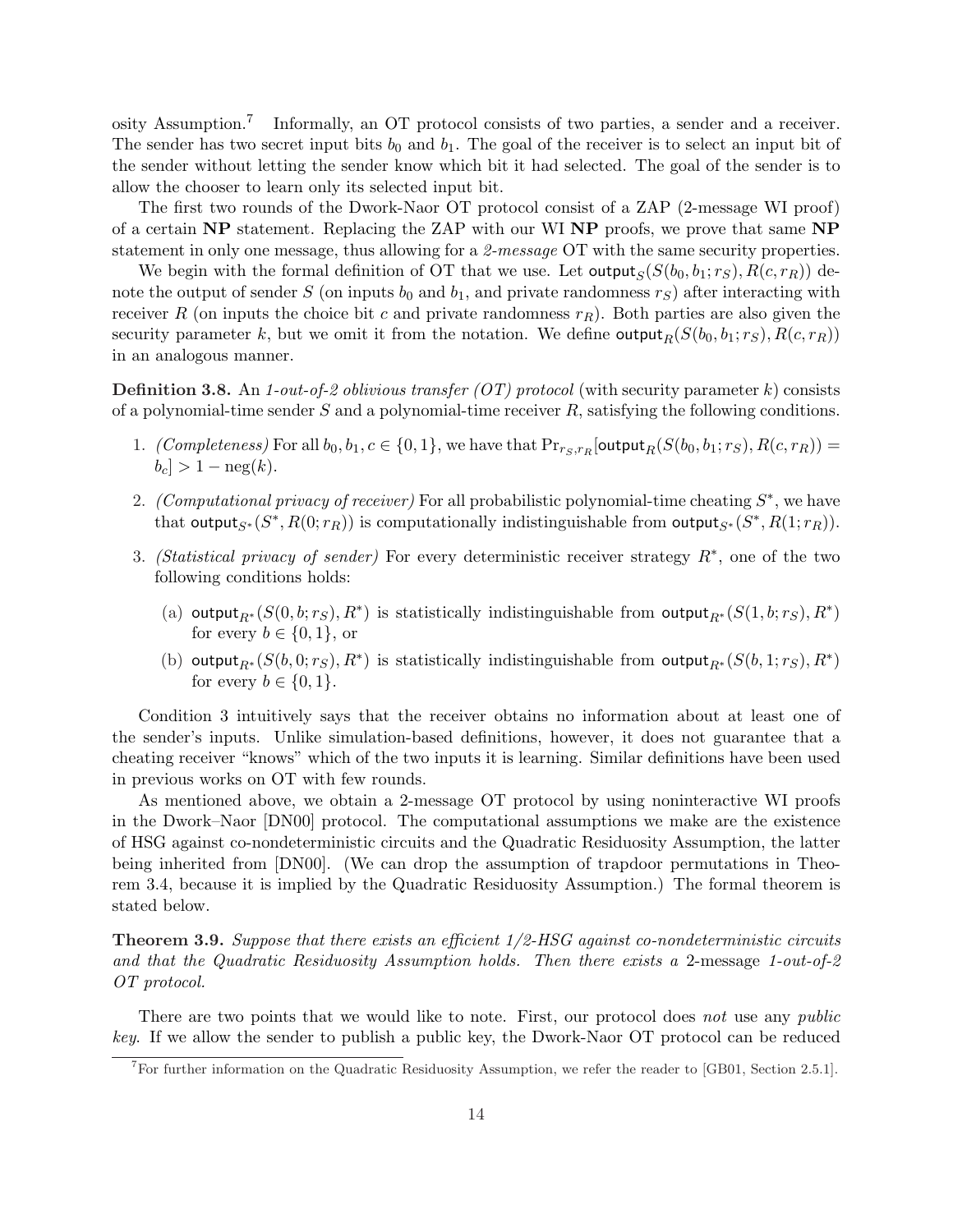to two messages by having the sender  $S$  publish the random string of the ZAP in the public key (this random string corresponds to the first message of the ZAP).

Second, there were several previous constructions of 2-message OT protocols satisfying similar security properties as Definition 3.8. Naor and Pinkas [NP01] and Aiello, Ishai, and Reingold [AIR01] independently constructed 2-message OT protocols based on the Decisional Diffie– Hellman (DDH) Assumption. Recently and independently of our work, Kalai [Kal05] constructed 2-message OT protocols based on a variant of "smooth projective hash families" [CS02].

Weak Zero Knowledge. The standard notions of zero knowledge require at least three rounds of interaction for languages outside BPP [GO94, BLV06]. Subsequent to this work, Barak and Pass [BP04] proposed a weak form of zero-knowledge protocols for all languages in NP that consist only of a single round, i.e., a single message from the prover to the verifier. Like our 1-message WI, their prover is randomized and their verifier is deterministic. Their construction of such protocols utilizes noninteractive WI proofs, as constructed in this paper. The properties achieved are weaker in the following sense: The weak zero-knowledge condition allows the simulator to run in quasipolynomial time instead of polynomial time, and the computational soundness is only guaranteed against uniform probabilistic polynomial-time cheating provers.

## 4 Noninteractive Bit Commitment

Bit-commitment schemes are basic primitives in cryptography. Informally, a bit-commitment scheme is a protocol that consists of two interacting parties, the sender and the receiver. The first step of the protocol involves the sender giving the receiver a commitment to a secret bit b. In the next step, the sender decommits the bit  $b$  by revealing a secret key. The commitment alone (without the secret key) must not reveal any information about  $b$ . This is called the *hiding* property. In addition, we require that the commitment to b be binding, that is the sender should not be able to decommit to a different bit  $b$ . Note that given a bit-commitment scheme, a stringcommitment scheme can be obtained by independently committing to the individual bits of the string  $(cf., |Gold1$ ).

In an interactive bit-commitment scheme, the sender and the receiver are allowed to interact during the commitment and decommitment steps. The formal definition of an interactive bitcommitment scheme can be found in [Gol01]. Often, however, noninteractive bit-commitment schemes are preferred or even crucial. For these, a simpler definition can be given.

Definition 4.1 (noninteractive bit commitment). A noninteractive bit-commitment scheme is a polynomial-time algorithm S which takes a bit  $b \in \{0,1\}$  and a random key  $K \leftarrow \{0,1\}^{\text{poly}(k)}$ , where k is the security parameter, and outputs a commitment  $C = S(b; K)$ . The algorithm S must satisfy the following two conditions:

- 1. (Binding) There do not exist keys  $K, K'$  such that  $S(0; K) = S(1; K')$ .
- 2. (Hiding) The commitments to 0 and 1 are computationally indistinguishable. This means that the probability distributions  $\{S(0;K)\}_{K\leftarrow\{0,1\}^{\text{poly}(k)}}$  and  $\{S(1;K)\}_{K\leftarrow\{0,1\}^{\text{poly}(k)}}$  are computationally indistinguishable by probabilistic polynomial-time algorithms.

We say that a bit-commitment scheme is *nonuniformly* secure if the probability distributions  ${S(0; K)}_{K \leftarrow \{0,1\}^{\text{poly}(k)}}$  and  ${S(1; K)}_{K \leftarrow \{0,1\}^{\text{poly}(k)}}$  are nonuniformly computationally indistinguish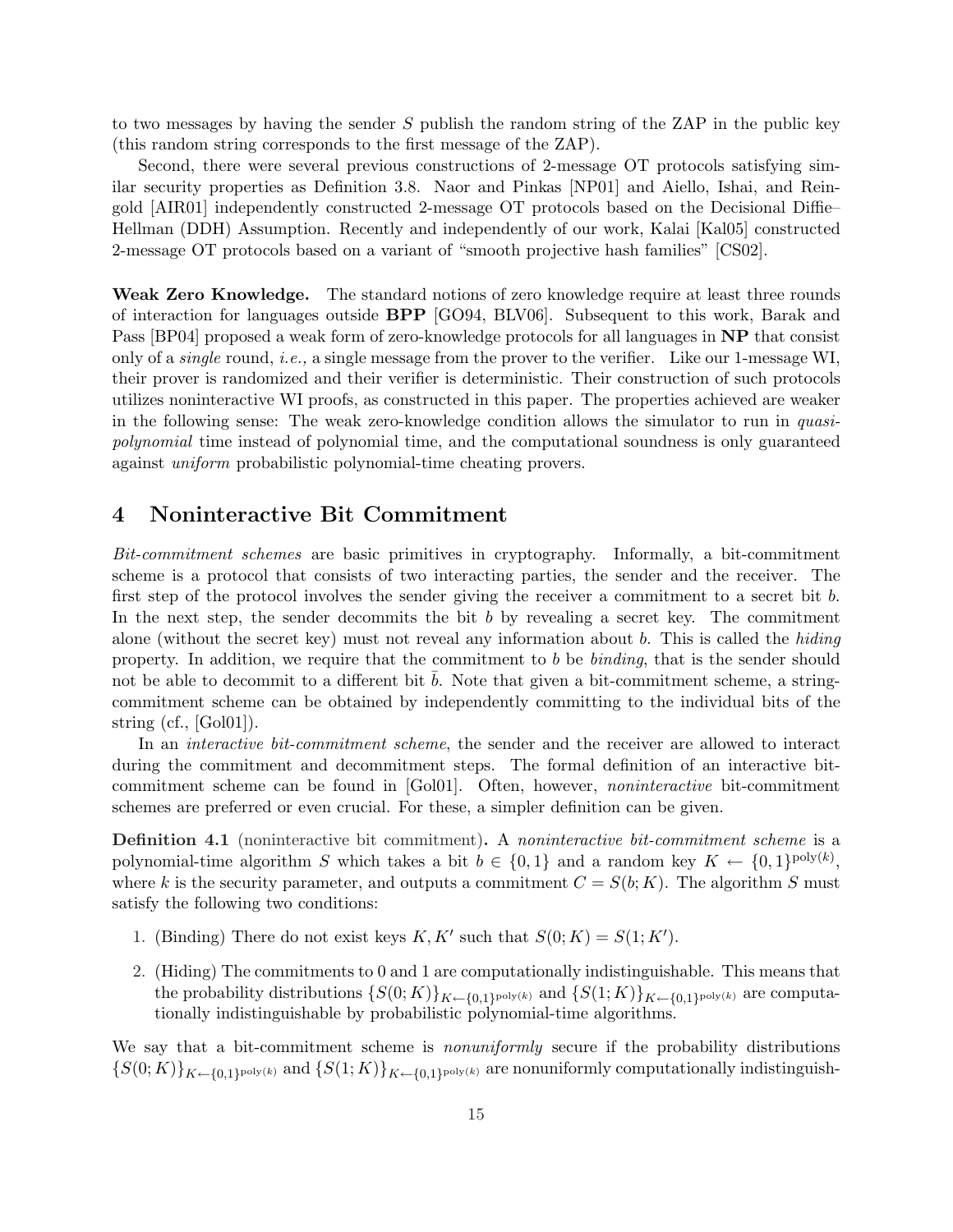able. This means that even nonuniform polynomial-sized circuits cannot distinguish between a commitment to 0 and a commitment to 1.

There is a well-known construction by Blum [Blu82] of a noninteractive bit-commitment scheme based on any one-to-one (1-1) one-way function (using the function's hard-core predicate [Yao82, GL89]). Naor [Nao91] gave a construction of an *interactive* bit-commitment scheme based on any one-way function (using pseudorandom generators [HILL99]).

For completeness, we briefly describe a noninteractive bit commitment protocol based on any 1-1 one-way function. First, note that a 1-1 one-way function can be transformed into another 1-1 one-way function with an associated hard-core predicate [Yao82, GL89]. Then, let f be a 1-1 one-way function and let h be the hard-core predicate for f. A commitment to a bit  $b \in \{0,1\}$ is just  $\langle f(K), h(K) \oplus b \rangle$ , where K is a randomly chosen key. The injectivity property of f seems crucial to guarantee the binding property of the commitment scheme.

#### 4.1 Our Result

The main result of this section is the following theorem.

**Theorem 4.2.** Assume that there exists an efficient  $1/2$ -HSG against co-nondeterministic uniform algorithms. Then, noninteractive bit-commitment schemes exist if and only if one-way functions exist.

The first condition is true if  $\mathbf{E} \nsubseteq [\mathbf{i}.\mathbf{o}.-\mathbf{AMTIME}](2^{\Omega(n)})$ , by Theorem 2.10. We stress that the assumption of an efficient  $1/2$ -HSG against co-nondeterministic *uniform* algorithms is sufficient, even if one wants to obtain a commitment scheme that is nonuniformly secure  $(i.e.,$  commitments that are indistinguishable by polynomial-sized circuits). However, to get such schemes it will be necessary to assume that the one-way function is secure against nonuniform polynomial-sized circuits.

If we assume that the one-way function is only secure against uniform probabilistic polynomialtime adversaries, then we obtain commitment schemes secure against (uniform) probabilistic polynomialtime algorithms.

Our result is incomparable to the previous results on bit-commitment schemes. This is because the assumptions used in constructing our noninteractive commitments are on one hand stronger than Naor's [Nao91], which only requires one-way functions, but Naor's scheme is interactive. On the other hand, our assumptions seems incomparable to assuming the existence of 1-1 one-way functions.

"Raw" Hardness vs. Hardness with Structure. Note that unlike assuming the existence of 1-1 one-way functions, we do not assume in Theorem 4.2 that there exists a hard function with a particular structure. Rather, we only assume that there exists functions with "raw hardness" (i.e., a one-way function and a function in E with high AM-complexity).

Even if one is told that one-to-one one-way functions exist, it is necessary to know a *particular* one-to-one one-way function to instantiate Blum's noninteractive commitment scheme. In contrast, we can construct a single noninteractive commitment scheme that is secure as long as there exists a one-way-function and a function  $f \in \mathbf{E} \setminus [\mathbf{i.o.-AMTIME}](2^{\Omega(n)})$ . This is because we can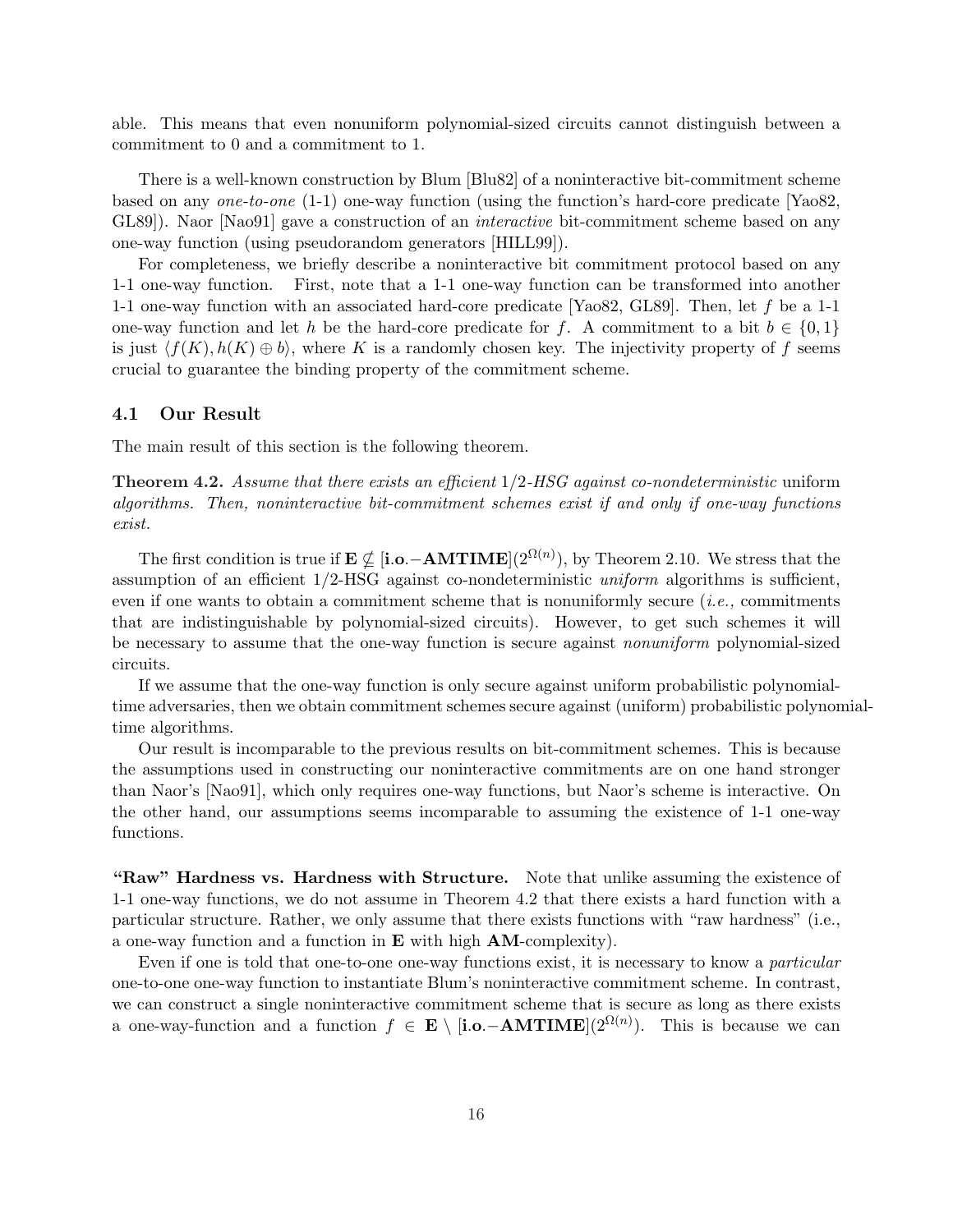instantiate our scheme with a universal one-way function<sup>8</sup> [Lev87] and a function that is  $\mathbf{E}$ -complete via linear-time reductions such as the function  $BH(\cdot)$  (see discussion in Section 2.6).

#### 4.2 Proof of Theorem 4.2

Our construction is based on derandomizing Naor's [Nao91] interactive bit-commitment scheme using a hitting set generator.

Let  $G: \{0,1\}^k \to \{0,1\}^{3k}$  be BMY-type pseudorandom generator computable in time  $k^d$  for some constant d. Such a generator can be constructed based on any one-way function [HILL99]. Naor [Nao91] gave the following protocol for an interactive bit-commitment scheme, based on the existence of such a generator.

Protocol 4.3. Interactive bit-commitment scheme [Nao91]. Input to receiver  $R: 1^k$ , where k is the security parameter. Input to sender S:  $1^k$  and a bit  $b \in \{0, 1\}.$ Commitment stage: **R:** Select a random  $r \leftarrow \{0, 1\}^{3k}$  and send r to S. **S:** Select a random  $s \leftarrow \{0,1\}^k$ . If  $b = 0$ , send  $\alpha = G(s)$  to R. Else, if  $b = 1$ , send  $\alpha = G(s) \oplus r$  to R. Decommitment stage: S: Reveal s and b. **R:** Accept if  $b = 0$  and  $\alpha = G(s)$ , or  $b = 1$  and  $\alpha = G(s) \oplus r$ .

Observe that when the sender commits to 0, the sender's message  $\alpha$  is distributed according to  $G(U_k)$ . When the sender commits to 1,  $\alpha$  is distributed according to  $G(U_k) \oplus r$ . The following lemma, shows that Protocol 4.3 has the hiding property.

**Lemma 4.4** (hiding property). For every  $r \in \{0,1\}^{3k}$ , the distributions  $G(U_k)$  and  $G(U_k) \oplus r$  are computationally indistinguishable.<sup>9</sup>

*Proof.* For any efficient adversary A, the pseudorandomness of G guarantees that

$$
|\Pr[A(G(U_k)) = 1] - \Pr[A(U_{3k}) = 1]| < \varepsilon,
$$

and for any given  $r \in \{0, 1\}^{3k}$ ,

$$
|\Pr[A(G(U_k) \oplus r) = 1] - \Pr[A(U_{3k}) = 1]| < \varepsilon',
$$

<sup>&</sup>lt;sup>8</sup>The construction of such a universal one-way function can also be found in [Gol01][Sec. 2.4.1]. It uses the observation that if there exists a one-way-function, then there exists a one-way function that is computable in time  $n^2$ .

 $^{9}$ To be exact, the condition of the lemma ("for every r") holds for nonuniform computational indistinguishability (assuming that G is a pseudorandom generator against nonuniform circuits). For the uniform setting, the lemma still holds if the string r comes from any polynomial-time samplable distribution. That is,  $r \leftarrow R(1^k)$ , where R is a probabilistic polynomial-time algorithm.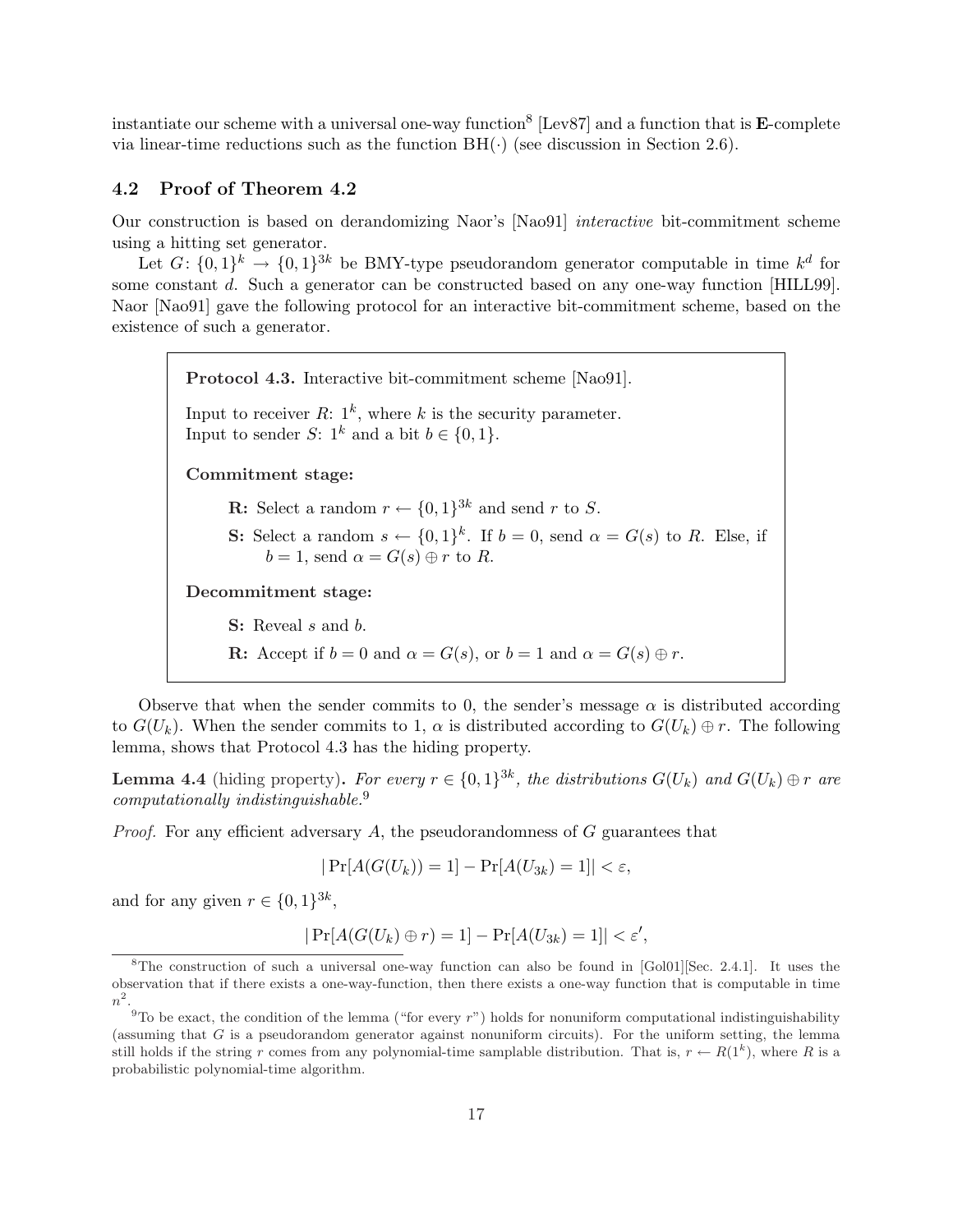where  $\varepsilon$  and  $\varepsilon'$  are negligible. Hence by the triangle inequality,

$$
|\Pr[A(G(U_k) \oplus r) = 1] - \Pr[A(G(U_k)) = 1]| < \varepsilon + \varepsilon' = \text{neg}(k).
$$

This shows that no efficient adversary A can distinguish between  $G(U_k)$  and  $G(U_k) \oplus r$ .

Define a string  $r \in \{0,1\}^{3k}$  to be good for G if for all  $s, s' \in \{0,1\}^k$ , we have  $G(s) \neq G(s') \oplus r$ . We have the following lemma.

**Lemma 4.5** (binding property). The probability  $Pr_{r \leftarrow \{0,1\}^{3k}}[r \text{ is good}] \geq 1 - 2^{-k}$ .

*Proof.* Note that  $G(s) \neq G(s') \oplus r$  iff  $G(s) \oplus G(s') \neq r$ . The total number of pairs  $(s, s')$ , with  $s, s' \in \{0,1\}^k$ , is  $2^{2k}$ . For each pair, only one r is not good, namely  $r = G(s) \oplus G(s')$ . Hence, the number of  $r \in \{0,1\}^{3k}$  which are not good is at most  $2^{2k}$ . This implies that the fraction of good  $r \in \{0,1\}^{3k}$  is at least  $1 - 2^{2k}/2^{3k} = 1 - 2^{-k}$ .  $\Box$ 

If the receiver selected a good  $r$  in the first step of the commitment stage of Protocol 4.3, then there do not exist  $s, s' \in \{0,1\}^k$  such that  $G(s) = G(s') \oplus r$ , so no commitment  $\alpha$  can be opened as both a 0 and 1. The probability of selecting a good  $r$  is high, hence Protocol 4.3 is binding.

#### 4.2.1 Our Noninteractive Bit-Commitment Scheme.

Observe that the only interaction involved in Protocol 4.3 is in the receiver sending a random  $r \in \{0,1\}^{3k}$  to the sender. However, one can see that the receiver does not have to send a random string, and it is enough to send a *good* string. This is because a good string r will make the distributions  $G(U_k)$  and  $G(U_k) \oplus r$  disjoint. As we show in the proof of Lemma 4.8, testing whether r is good can be done by a (uniform) co-nondeterministic algorithm running in time at most  $3k^d$ . Since the fraction of good r's is large, an efficient HSG against co-nondeterministic algorithms H can be used to select a candidate list of r's such that at least one element  $r \in H$  is good. Thus, our protocol will be obtained by running the sender of Naor's protocol on each  $r$  in the hitting set. The resulting protocol follows.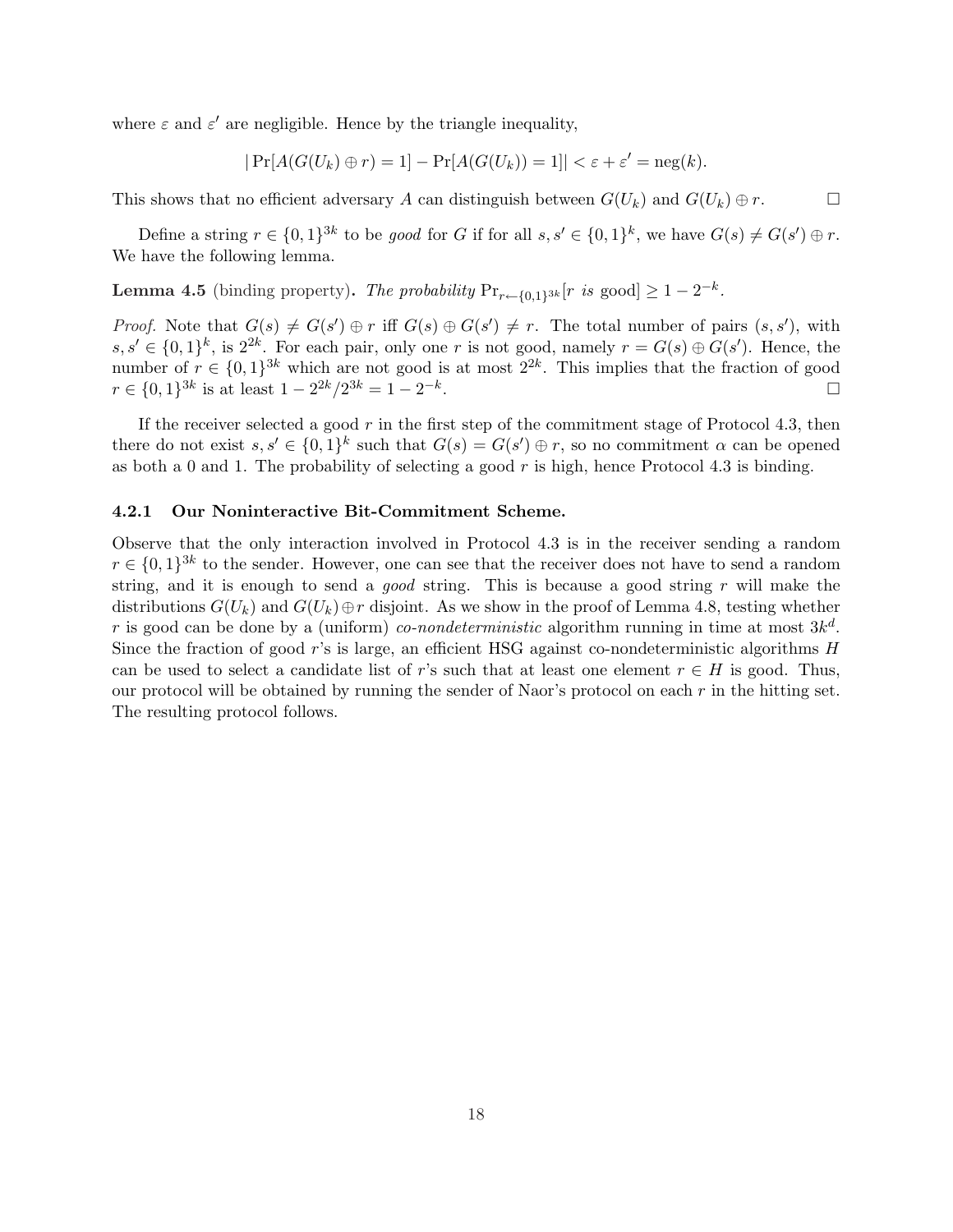Protocol 4.6. Noninteractive bit-commitment scheme.

Input to receiver  $R: 1^k$ , where k is the security parameter. Input to sender S:  $1^k$  and a bit  $b \in \{0, 1\}.$ 

#### Commitment stage:

- 1. Compute  $(r_1, \ldots, r_{p(k)}) \stackrel{\text{def}}{=} H(1^{3k}, 1^{3k^d}).$
- 2. Choose  $s_1, \ldots, s_{p(k)}$  at random from  $\{0,1\}^k$ .
- 3. If  $b = 0$ , send  $\alpha = \langle G(s_1), \ldots, G(s_{p(k)}) \rangle$ . If  $b = 1$ , send  $\alpha = \langle G(s_1) \oplus r_1, \ldots, G(s_{p(k)}) \oplus r_{p(k)} \rangle$ .

#### Decommitment stage:

- S reveals b and  $\langle s_1, \ldots, s_{p(k)} \rangle$ . R accepts if either of the following holds:
- 1. The bit  $b = 0$  and  $\alpha = \langle G(s_1), \ldots, G(s_{p(k)}) \rangle$ . or 2. The bit  $b=1$  and  $\alpha = \langle G(s_1) \oplus r_1, \ldots, G(s_{p(k)}) \oplus r_{p(k)} \rangle$ .

To show that Protocol 4.6 constitutes a bit-commitment scheme (and hence to prove Theorem 4.2), we prove the following two lemmas.

**Lemma 4.7.** Protocol 4.6 has the hiding property of Definition 4.1.

*Proof.* By Lemma 4.4, we know that for an  $r \in \{0,1\}^{3k}$  generated by a polynomial-time algorithm, the distributions  $G(U_k)$  and  $G(U_k) \oplus r$  are computationally indistinguishable. Furthermore given r, the distributions  $G(U_k)$  and  $G(U_k) \oplus r$  are polynomial-time samplable. Hence, by a hybrid/statistical-walk argument, the distributions  $\langle G(U_k^1), G(U_k^2), \ldots, G(U_k^{p(k)}\rangle)$  $\langle G(U^1_k) \rangle$  and  $\langle G(U^1_k) \oplus$  $r_1, G(U_k^2) \oplus r_2, \ldots, G(U_k^{p(k)})$  $\langle P_k^{(k)} \rangle \oplus r_{p(k)} \rangle$  are computationally indistinguishable, for  $(r_1, r_2, \ldots, r_{p(k)})$  $\frac{1}{2}$ =  $H(1^{3k},1^{3k^d}$ ).  $\Box$ 

#### **Lemma 4.8.** Protocol 4.6 has the binding property of Definition 4.1.

*Proof.* Define the co-nondeterministic (uniform) algorithm A such that  $A(r) = 1$  if  $\forall s, s' \ G(s) \oplus$  $G(s') \neq r$ . Note that  $A(r) = 1$  if and only if r is good. Therefore  $Pr[A(U_{3k}) = 1] \geq 1 - 2^{-k} > 1/2$ . In addition, the running time of A (on inputs of length k) is bounded by  $3k^d$ . Hence, there exists an  $r_i \in H(1^{3k}, 1^{3k^d})$  such that  $\forall s, s'$   $G(s) \oplus G(s') \neq r_i$ . Therefore, there do not exist  $s_1, \ldots, s_{p(k)}$ and  $s'_1, \ldots, s'_{p(k)}$  such that

$$
\langle G(s_1),\ldots,G(s_{p(k)})\rangle=\langle G(s'_1)\oplus r_1,\ldots,G(s'_{p(k)})\oplus r_{p(k)}\rangle.
$$

In other words, no commitment  $\alpha$  can be opened as both a 0 and 1. Thus, Protocol 4.6 is perfectly binding.  $\Box$ 

If one-way functions exists, then pseudorandom generators exist [HILL99] and hence noninteractive bit-commitment schemes exists. Conversely, noninteractive bit-commitment schemes (as in Definition 4.1) imply the existence of one-way functions [IL89]. These facts, together with Lemmas 4.7 and 4.8 establish Theorem 4.2.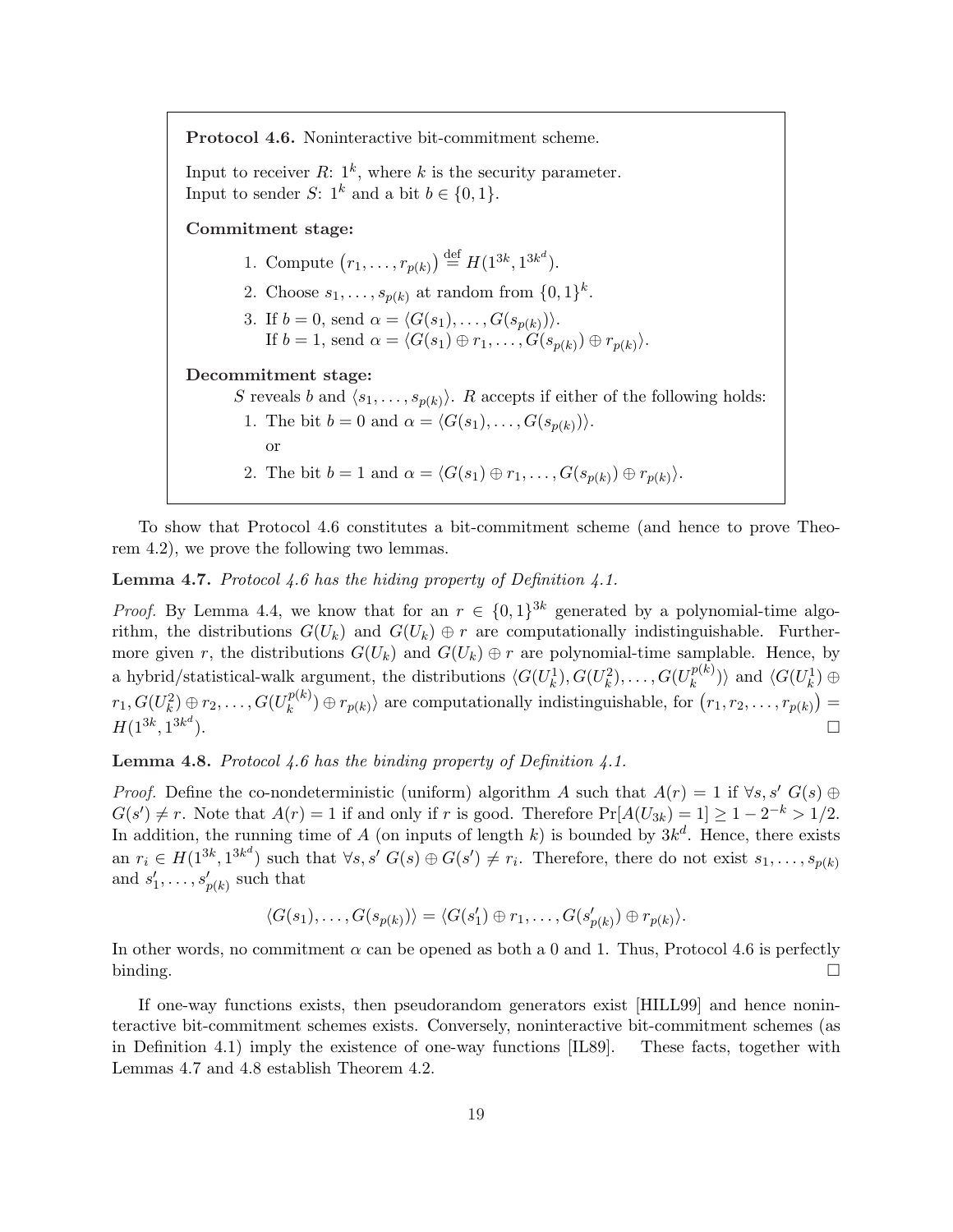#### 4.3 Partially One-to-one One-way Functions

Another interpretation of our result is as closing the gap between one-to-one and general one-way functions under a "non-cryptographic" assumption.

**Definition 4.9.** A function  $f = \bigcup_k f_k$ :  $\{0,1\}^k \times \{0,1\}^k \to \{0,1\}^*$  is a partially one-to-one one-way function if

- 1. (easy to evaluate) f can be evaluated in polynomial time.
- 2. (partially one-to-one) If  $f(x, y) = f(x', y')$ , then  $x = x'$ .
- 3. (hard to invert) For every probabilistic polynomial-time algorithm A, Pr  $[A(1^k, f(X, Y)) = X]$ l<br>E is negligible in k, where the probability is taken over  $X$  and  $Y$  chosen independent and uniformly from  $\{0,1\}^k$ , and the coin tosses of A.

Lemma 4.10. Partially one-to-one one-way functions exist iff noninteractive bit-commitment schemes exist.

Proof. If f is a partially one-to-one one-way function, we can obtain a noninteractive bit-commitment scheme using the Goldreich–Levin hardcore bit [GL89]. Specifically, define  $\text{Commit}(b; x, y, r) =$  $(f(x, y), r, \langle x, r \rangle \oplus b)$ , where  $\langle \cdot, \cdot \rangle$  denotes inner product mod 2.

If a noninteractive bit-commitment scheme exists, we can obtain a partially one-to-one oneway function by first converting the bit-commitment scheme to a string-commitment scheme (by committing independently to each bit) and then defining  $f(x, y) = \text{Commit}(x, y)$ . (The fact that x and y may be of different lengths is inconsequential, and can be fixed by padding.)  $\Box$ 

Thus, a restatement of Theorem 4.2 is the following.

Corollary 4.11. Assume that there exists an efficient  $1/2$ -hitting set generator against co-nondeterministic uniform algorithms. Then one-way functions imply partially one-to-one one-way functions.

## 5 Future Work

Given the two examples we have presented here, it is natural to look for more applications of NW-type generators (and related notions in complexity theory) to cryptography. In parallel to this work, Barak, Lindell, and Vadhan [BLV06] have used NW-type generators to obtain negative results about zero-knowledge proofs.

To facilitate the search for additional applications, we summarize the properties of the protocols (ZAPs and Naor's bit commitment) that enabled our derandomizations to work.

- 1. In order for the protocol to be secure, the random string r need only satisfy some fixed property that depends on only the algorithms of the "honest parties". In particular, it should be possible to verify this property by a nondeterministic algorithm that runs in a fixed polynomial time. (Algorithms even higher in the polynomial hierarchy can also be derandomized under stronger complexity assumptions [KvM02].)
- 2. The protocol must remain secure under parallel repetition (with multiple choices of r, at least one of which satisfies the property above).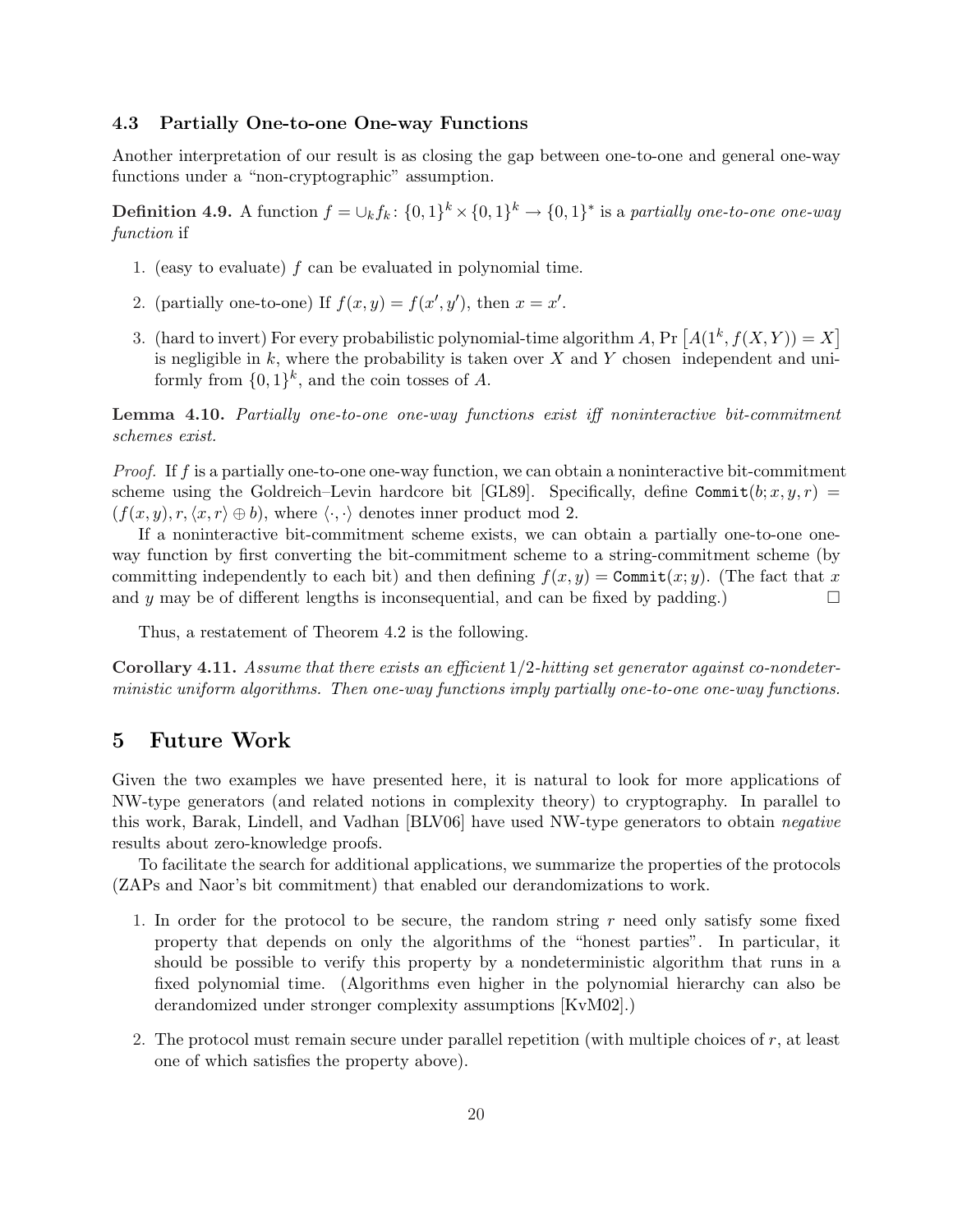Another intriguing question is whether it can be shown that under a "non-cryptographic" assumption, one-way functions imply truly one-to-one one-way functions (rather than just partially one-to-one ones).

Finally, given our plausibility result, it is natural to look for additional constructions of nontrivial one-message witness-indistinguishable proofs. Either constructions for specific problems based on specific assumptions or general constructions for all of NP based on alternative assumptions would be interesting. In addition to complexity-theoretic assumptions, it may also be useful to use assumptions from number theory, such as the Extended Riemann Hypothesis, which has been used for derandomization in the past (e.g. [Mil76]).

#### Acknowledgments.

We thank the anonymous We thank Oded Goldreich and the anonymous SICOMP and CRYPTO 2003 reviewers for helpful comments.

## References

- [AIR01] William Aiello, Yuval Ishai, and Omer Reingold. Priced oblivious transfer: How to sell digital goods. In Advances in Cryptology - EUROCRYPT 2001, International Conference on the Theory and Application of Cryptographic Techniques, Innsbruck, Austria, May 6-10, 2001, Proceeding, pages 119–135, 2001.
- [AK01] Vikraman Arvind and Johannes Köbler. On pseudorandomness and resource-bounded measure. Theoretical Computer Science, 255(1-2):205–221, 2001.
- [BDMP91] Manuel Blum, Alfredo De Santis, Silvio Micali, and Giuseppe Persiano. Noninteractive zero-knowledge. SIAM Journal on Computing, 20(6):1084–1118, 1991.
- [BFM88] Manuel Blum, Paul Feldman, and Silvio Micali. Non-interactive zero-knowledge and its applications (extended abstract). In Proceedings of the 20th Annual ACM Symposium on Theory of Computing, pages 103–112. ACM, 1988.
- [Blu82] Manuel Blum. Coin flipping by phone. In 24th IEEE Computer Conference (CompCon), pages 133–137, 1982.
- [BLV06] Boaz Barak, Yehuda Lindell, and Salil Vadhan. Lower bounds for non-black-box zero knowledge. Journal of Computer and System Sciences, 72(2):321–391, March 2006.
- [BM84] Manuel Blum and Silvio Micali. How to generate cryptographically strong sequences of pseudo-random bits. SIAM Journal of Computing, 13(4):850–864, 1984.
- [BM88] László Babai and Shlomo Moran. Arthur-Merlin games: A randomized proof system and a hierarchy of complexity classes. Journal of Computer and System Sciences, 36:254– 276, 1988.
- [BP04] Boaz Barak and Rafael Pass. On the possibility of one-message weak zero-knowledge. In Theory of Cryptography, First Theory of Cryptography Conference, TCC 2004, Cambridge, MA, USA, February 19-21, 2004, Proceedings, volume 2951 of Lecture Notes in Computer Science, pages 121–132. Springer, 2004.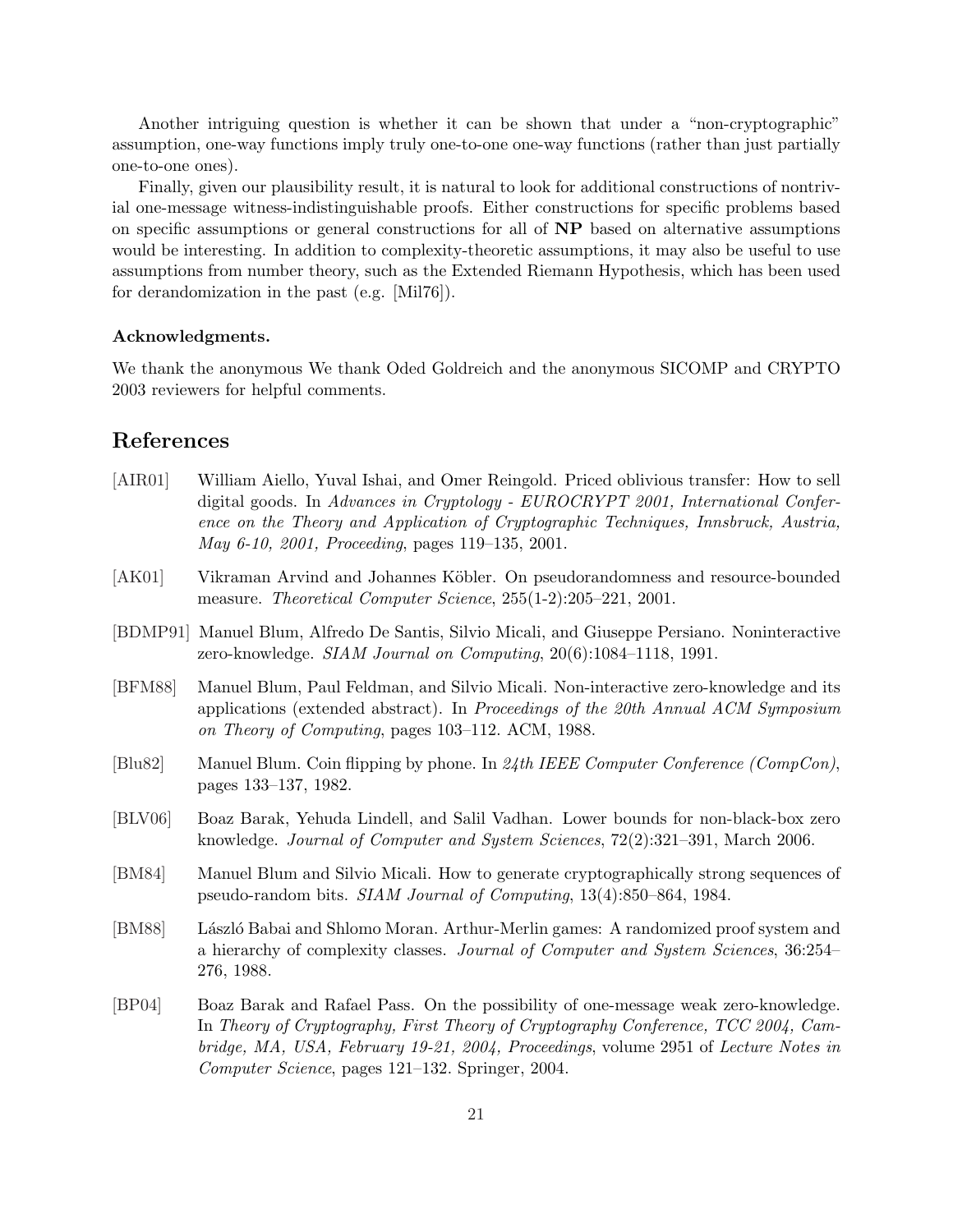- [CS02] Ronald Cramer and Victor Shoup. Universal hash proofs and a paradigm for adaptive chosen ciphertext secure public-key encryption. In Advances in Cryptology - EU-ROCRYPT 2002, International Conference on the Theory and Applications of Cryptographic Techniques, Amsterdam, The Netherlands, April 28 - May 2, 2002, Proceedings, pages 45–64, 2002.
- [DDP97] Alfredo De Santis, Giovanni Di Crescenzo, and Giuseppe Persiano. Randomness-efficient non-interactive zero-knowledge (extended abstract). In Proceedings of the 24th International Colloquium on Automata, Languages and Programming, pages 716–726. Springer, 1997.
- [DDP99] Alfredo De Santis, Giovanni Di Crescenzo, and Giuseppe Persiano. Non-interactive zero-knowledge: A low-randomness characterization of  $NP$ . In Proceedings of the 26th International Colloquium on Automata, Languages and Programming, pages 271–280. Springer, 1999.
- [DDP02] Alfredo De Santis, Giovanni Di Crescenzo, and Giuseppe Persiano. Randomness-optimal characterization of two NP proof systems. In Proceedings of the 6th International Workshop on Randomization and Approximation Techniques in Computer Science, pages 179–193. Springer, 2002.
- [DN00] Cynthia Dwork and Moni Naor. Zaps and their applications. In Proceedings of the 41st Annual Symposium on Foundations of Computer Science, pages 283–293. ACM, 2000.
- [FGM+89] Martin Furer, Oded Goldreich, Yishay Mansour, Michael Sipser, and Stathis Zachos. On completeness and soundness in interactive proof systems. Advances in Computing Research, 5:429–442, 1989.
- [FLS99] Uriel Feige, Dror Lapidot, and Adi Shamir. Multiple non-interactive zero knowledge proofs under general assumptions. SIAM Journal on Computing, 29:1–28, 1999.
- [FS90] Uriel Feige and Adi Shamir. Witness indistinguishable and witness hiding protocols. In Proceedings of the Twenty Second Annual ACM Symposium on Theory of Computing, pages 416–426, Baltimore, Maryland, 14–16 May 1990.
- [GB01] Shafi Goldwasser and Mihir Bellare. Lecture notes on cryptography. Available from http://www.cs.ucsd.edu/users/mihir/papers/gb.html, August 2001.
- [GGM86] Oded Goldreich, Shafi Goldwasser, and Silvio Micali. How to construct random functions. Journal of the ACM, 33(4):792–807, October 1986.
- [GK96] Oded Goldreich and Hugo Krawczyk. On the composition of zero-knowledge proof systems. SIAM Journal on Computing, 25(1):169–192, February 1996.
- [GL89] Oded Goldreich and Leonid A. Levin. A hard-core predicate for all one-way functions. In Proceedings of the 21st Annual ACM Symposium on Theory of Computing, pages 25–32. ACM, 1989.
- [GMR89] Shafi Goldwasser, Silvio Micali, and Charles Rackoff. The knowledge complexity of interactive proof systems. SIAM Journal on Computing, 18(1):186–208, February 1989.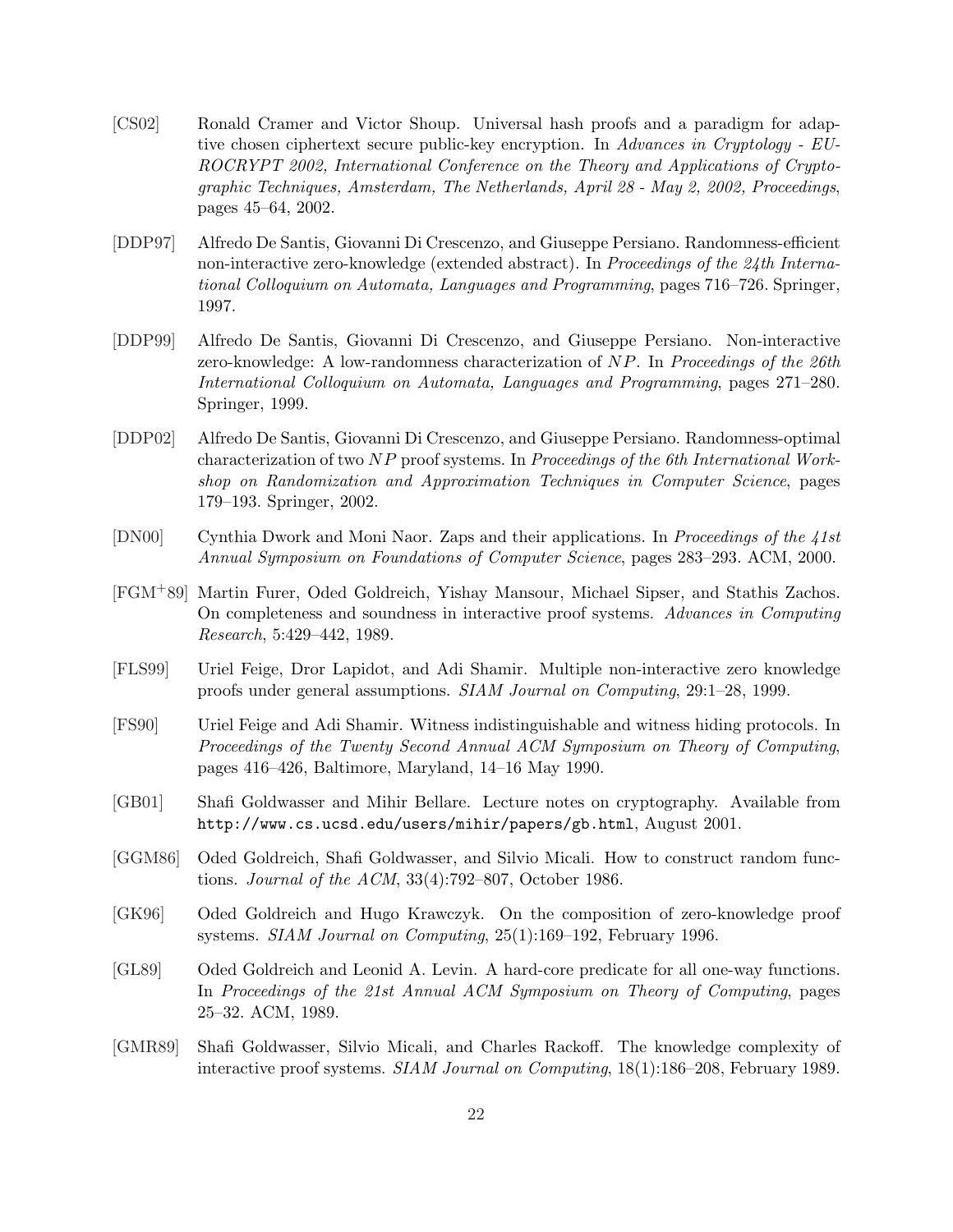- [GMW91] Oded Goldreich, Silvio Micali, and Avi Wigderson. Proofs that yield nothing but their validity or all languages in NP have zero-knowledge proof systems. Journal of the  $ACM$ , 38(1):691–729, 1991.
- [GO94] Oded Goldreich and Yair Oren. Definitions and properties of zero-knowledge proof systems. Journal of Cryptology, 7(1):1–32, Winter 1994.
- [Gol01] Oded Goldreich. Foundations of cryptography : Basic Tools. Cambridge University Press, Cambridge, 2001.
- [Gol04] Oded Goldreich. Foundations of cryptography II: Basic Applications. Cambridge University Press, Cambridge, 2004.
- [GS89] Shafi Goldwasser and Michael Sipser. Private coins versus public coins in interactive proof systems. Advances in Computing Research, 5:73–90, 1989.
- [GST03] Dan Gutfreund, Ronen Shaltiel, and Amnon Ta-Shma. Uniform hardness versus randomness tradeoffs for Arthur-Merlin games. Computational Complexity, 12(3-4):85–130, 2003.
- [HILL99] Johan Hastad, Russell Impagliazzo, Leonid A. Levin, and Michael Luby. A pseudorandom generator from any one-way function. SIAM Journal of Computing, 28(4):1364– 1396, 1999.
- [IKW02] Russell Impagliazzo, Valentine Kabanets, and Avi Wigderson. In search of an easy witness: exponential time vs. probabilistic polynomial time. Journal of Computer and System Sciences, 65(4):672–694, 2002.
- [IL89] Russell Impagliazzo and Michael Luby. One-way functions are essential for complexity based cryptography. In 30th Annual Symposium on Foundations of Computer Science, 30 October-1 November 1989, Research Triangle Park, North Carolina, USA, pages 230–235. IEEE, 1989.
- [IW97] Russell Impagliazzo and Avi Wigderson.  $P = BPP$  if E requires exponential circuits: Derandomizing the XOR lemma. In Proceedings of the 29th Annual ACM Symposium on Theory of Computing, pages 220–229. ACM, 4–6 May 1997.
- [Kal05] Yael Tauman Kalai. Smooth projective hashing and two-message oblivious transfer. In Advances in Cryptology - EUROCRYPT 2005, 24th Annual International Conference on the Theory and Applications of Cryptographic Techniques, Aarhus, Denmark, May 22-26, 2005, Proceedings, pages 78–95, 2005.
- [KvM02] Adam R. Klivans and Dieter van Melkebeek. Graph nonisomorphism has subexponential size proofs unless the polynomial-time hierarchy collapses. SIAM Journal on Computing, 31(5):1501–1526, 2002.
- [Lev87] Leonid A. Levin. One-way functions and pseudorandom generators. Combinatorica, 7(4):357–363, 1987.
- [Mil76] Gary L. Miller. Riemann's hypothesis and tests for primality. Journal of Computer and System Sciences, 13(3):300–317, 1976.